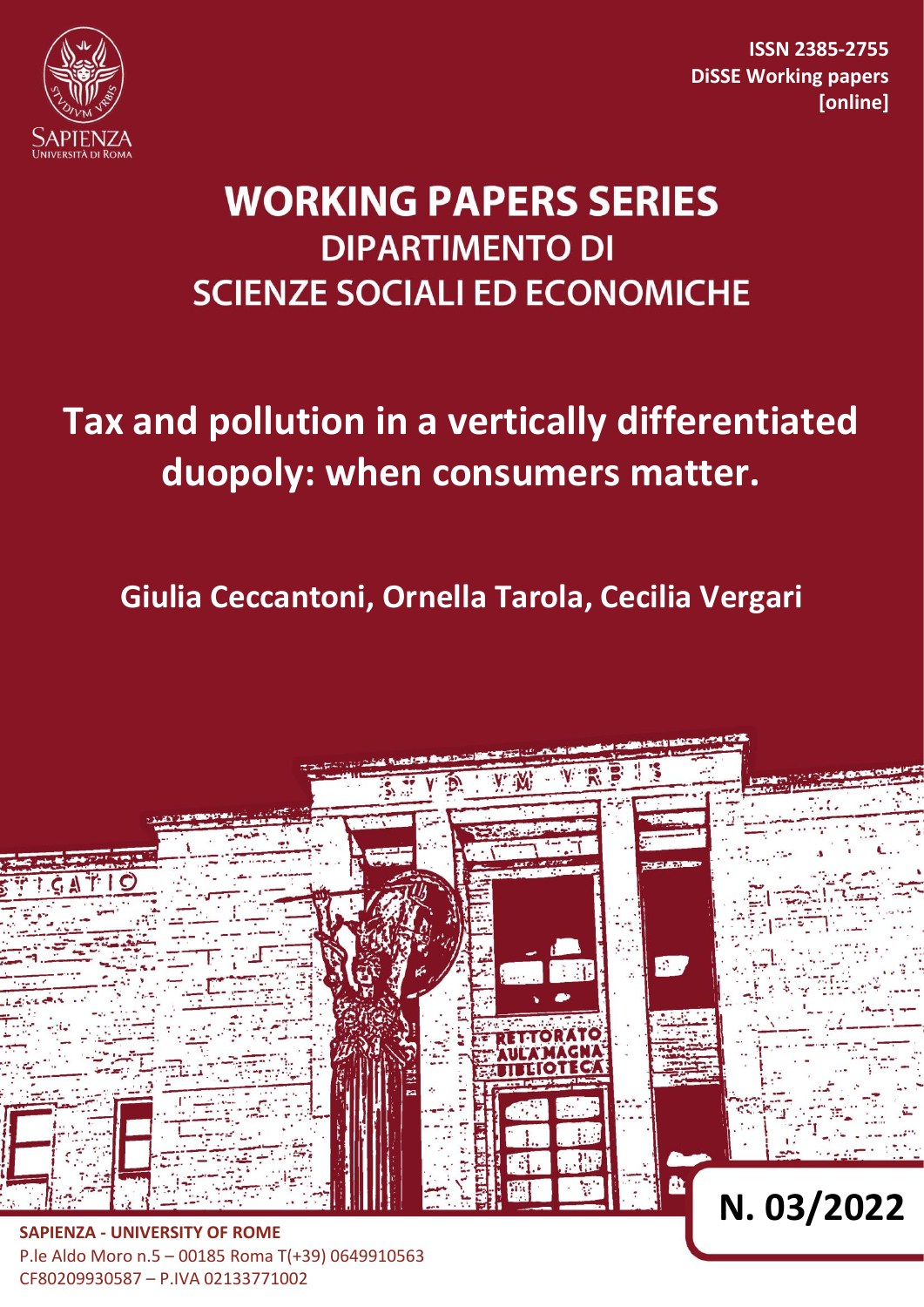## Tax and pollution in a vertically differentiated duopoly: when consumers matter.

Giulia Ceccantoni,<sup>†</sup>Ornella Tarola,<sup>‡</sup>Cecilia Vergari<sup>§</sup>

#### Abstract

Inspired by the so-called polluter pays principle, environmental taxes can drive a more sustainable European market. However, unilateral mitigation measures can reduce the competitiveness of carbon-intensive industries, thereby inducing relocation. In this paper, we wonder whether a tax can effectively curb emissions without hurting firms. Our analysis's entry point is that the level of emissions in a region is jointly determined by (i) the number of consumers buying dirty goods and (ii) the environmental quality of these products. Thus, to curb emissions, on the one hand, firms have to reduce their goods' emissions intensity. On the other hand, consumers have to reduce the consumption of dirtier goods. This leads to defining a tax whose burden depends on the number of consumers buying the brown products and the relative quality of these products. We show that under this tax, lower emissions do not come at the expense of lower profits.

This paper is an updated and revised version of the Working Paper DSE number  $2005$ , ISSN  $2282-6483$  with title "Relative tax in a vertically differentiated market: the key role of consumers in environment". We thank Oscar Amerighi, Rico Maggi, Gerlagh Reyer, Francesca Sanna-Randaccio, Ingmar Schumacher, Anastasios Xepapadeas, Skerdilajda Zanaj, seminar audience at IRE Università della Svizzera italiana, Lugano CH, and at UECE Lisbon Meetings in Game Theory and Applications 2017, for useful comments on a previous draft. Cecilia Vergari acknowledges the Önancial support by the University of Bologna under the ALMA Idea 2017 scheme. The usual disclaimer applies.

<sup>&</sup>lt;sup>†</sup>Memotef, Sapienza University, Via del Castro Laurenziano 9, 00161 Roma, Italy. E-mail address: giulia.ceccantoni@uniroma1.it.

<sup>&</sup>lt;sup>‡</sup>Disse, Sapienza University, Piazzale Aldo Moro 5, 00185 Roma, Italy. E-mail address: ornella.tarola@uniroma1.it.

<sup>&</sup>lt;sup>§</sup>Department of Economics and Management, University of Pisa. E-mail address: cecilia.vergari@unipi.it.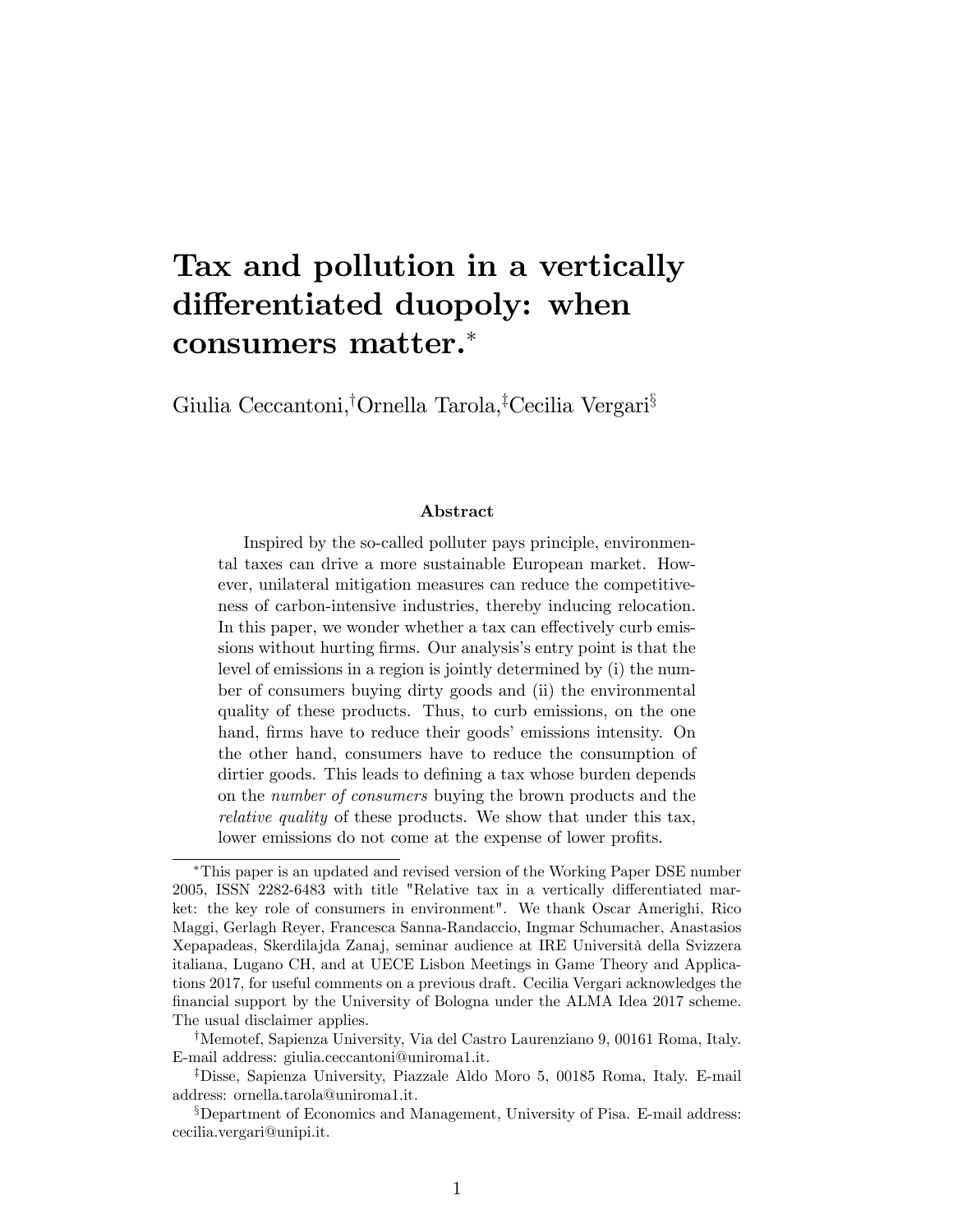### 1 Introduction

"Approximately 1.7 billion people worldwide now belong to the "consumer class"—the group of people characterized by diets of highly processed food, desire for bigger houses, more and bigger cars, higher levels of debt, and lifestyles devoted to the accumulation of non-essential goods. Today nearly half of global consumers reside in developing countries, including 240 million in China and 120 million in Indiamarkets with the most potential for expansion."(National Geographic, 2004).

Inspired to the so called polluter pays principle and advocated by the European Green Deal as drivers toward a greener and more sustainable European market, environmental taxes are "those whose tax base consists of a physical unit (or similar) of some material that has a negative, verified and specific impact on the environment" (Eurostat, 1997). They represent a direct way for the economic agents to consider the environmental effects of their decisions. Opponents of carbon taxes point out, however, that unilateral mitigation measures reduce the competitiveness of carbon-intensive industries, thereby inducing relocation  $-$  rather than tax compliance  $-$  and, as a by-product, carbon leakage effects.<sup>1</sup>

Although the empirical evidence on relocation and carbon leakage effects is mixed, the theoretical arguments against carbon tax fuel skepticism about its effectiveness in abating emissions without penalizing industries' competitiveness (Petrakis and Xepapadeas, 2003). Our paperís scope is to analyze whether an endogenous environmental tax can be useful in curbing emissions without sacrificing firms' profits.

Casual observations show that European countries are somewhat familiar with environmental taxes and periodically adjust their measures to keep up with the rising trend of consumption possibilities and technological advancements. It comes with no surprise that Governments revise their green measures following the growing environmental skills of producers. Since 2008, Finland, Ireland, the Netherlands, and other countries have introduced emissions differentiated ad valorem taxes. In Italy, tax exemption is provided to cleaner vehicles, and road circulation is periodically restricted to the less pollutant cars in areas with high traffic density. In Israel, where pollution and congestion coming from

<sup>&</sup>lt;sup>1</sup>Carbon leakage occurs when a unilateral climate policy aimed at abating emissions in a region/country determines an increase in emissions in another region. See Sanna-Randaccio et al. (2017) to discuss the short-term and long-term drivers of this phenomenon.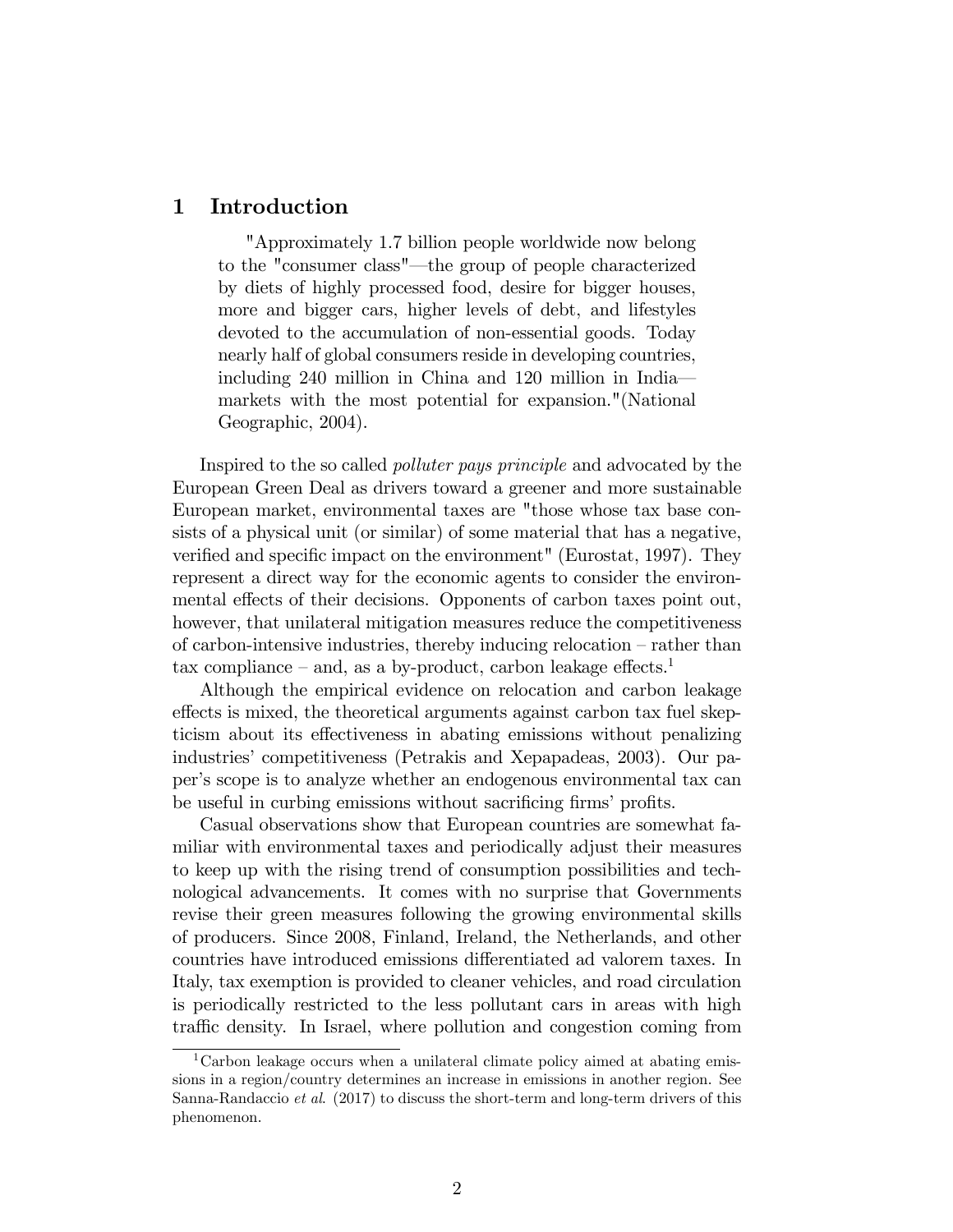a high number of polluting vehicles are significant, a green reform was introduced in 2009 with the primary aim of differentiating the taxation of car purchases depending on their emission levels. In 2013, following the falling volume of polluting vehicles, this taxation was updated. Currently, it is adjusted every two years. Finally, scrapping programs encourage consumers to switch from dirtier to cleaner variants of products.

This empirical evidence represents our analysis's key ingredient: we design a tax whose traits are defined based on a relative environmental quality (henceforth  $RQ$ ): a product is not polluting per se, but relatively to a cleaner variant. This relative dimension of quality grasps the idea that policymakers implement their plan while considering the ongoing process of decarbonization and the availability in the market of products with lower and lower environmental impact. We show that this  $RQ$  tax reduces producers' profits, whereas its effects on the environment are ambiguous. In particular, we prove that if the fiscal burden is high, the tax raises global emissions.

This result suggests that an RQ tax reduces the competitiveness of carbon-intensive industries and, in the case of unilateral mitigation measures, it can induce relocation and carbon leakage effects without generating clear environmental gains. Accordingly, it represents the natural entry point for the second line of research. We consider an alternative modeling choice that is inspired by the commonly shared idea that the level of emissions in a region is jointly determined by (i) the emissions intensity of dirty goods and (ii) the number of consumers buying these goods. This obvious consideration has a very significant implication. On the one hand, to curb emissions, firms have to improve the environmental quality of their goods, thereby reducing their per-unit emissions intensity.

On the other hand, consumers have to reduce the consumption of dirtier goods, thereby preferring cleaner variants. This claim immediately leads to defining a tax whose burden depends on both the relative quality of these products and the number of consumers buying the brown products, say an  $N-RQ$  tax. We show that this tax is effective in curbing emissions without reducing firms' profits.

The theoretical argument that brown consumption behavior is a source of pollution and a social phenomenon supports our approach. Whenever most people are accustomed to using dirtier products, brown consumption can be somehow accepted as a common practice since social constraints motivating an environmentally friendly behavior are absent (see, e.g., Allcott 2011, Nyborg et al. 2006, Czajkowski et al. 2015). In a community where a brown lifestyle does not provide any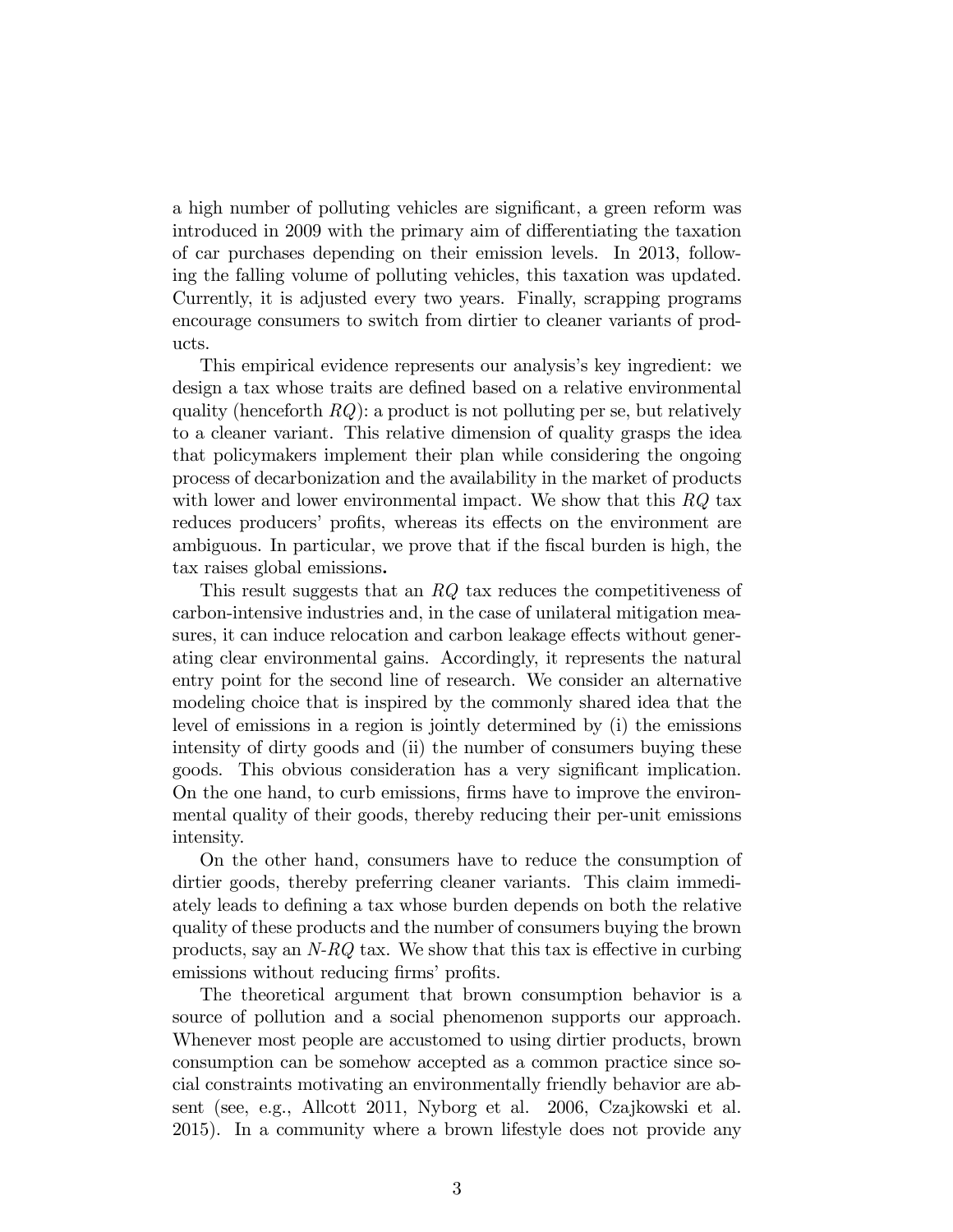social/psychological penalty beyond the material needs that products traditionally satisfy, people do not feel any social stigma when purchasing brown products (Ben Elhadj and Tarola, 2015). Even worse, the environmental damage that these products generate are sometimes only slightly perceived. In these circumstances, enhancing the switch from dirtier to cleaner products requires a massive effort from the policymaker to counterbalance a consolidated, widespread habit rather than an occasional behavior. Symmetrically, whenever the use of dirtier products is reduced, the amount of tax incentives can be lower.

#### Our formal analysis

Formally, we consider two firms offering variants with different emission intensities per unit of production. This modeling strategy puts our analysis in the theoretical framework of vertically differentiated products (e.g., Moraga-Gonzalez and Padron-Fumero, 2002; Lombardini-Riipinen, 2005; Ben Elhadj and Tarola, 2015). On the demand side, the market is populated by heterogeneous consumers willing to pay a price premium for the eco-friendly variant. In this setting, a relative tax, increasing with the environmental quality gap between the cleaner and the dirtier variant, targets consumers. The quality gap is endogenously determined by Örms and captures the relative environmental quality of the dirtier product. The larger the gap, the lower this quality compared to the cleaner one.

We characterize the equilibrium configuration of the market in a twostage game. Firms compete at the Örst stage in environmental quality and the second stage in price. We compare this equilibrium with what is observed when a consumers-based tax is related to a quality dimension but considers the number of consumers buying the brown product. Firms can encourage consumers to switch from dirtier to cleaner variants via relative prices. Symmetrically, consumers can incentivize firms to increase the environmental quality of their products through demand. Then, we briefly discuss how our findings change when this tax is on the polluting producer.<sup>2</sup>

To the best of our knowledge, we are the first to design a tax differentiated along two dimensions: a relative quality dimension and a quantity driver. Typically, the entry point of the literature in vertically differentiated markets is mainly an ad-valorem tax (Cremer and Thisse 1994, Moraga-Gonzales and Padron-Fumero 2002, Bansal and Gangopadhyay 2003) or an emission tax (Karakosta 2018). The relative quality puts our

<sup>&</sup>lt;sup>2</sup>Notice that this is in contrast with the  $RQ$  scenario, where the environmental effects of the tax do not change with the recipients  $-c$  consumers or firms– of the tax.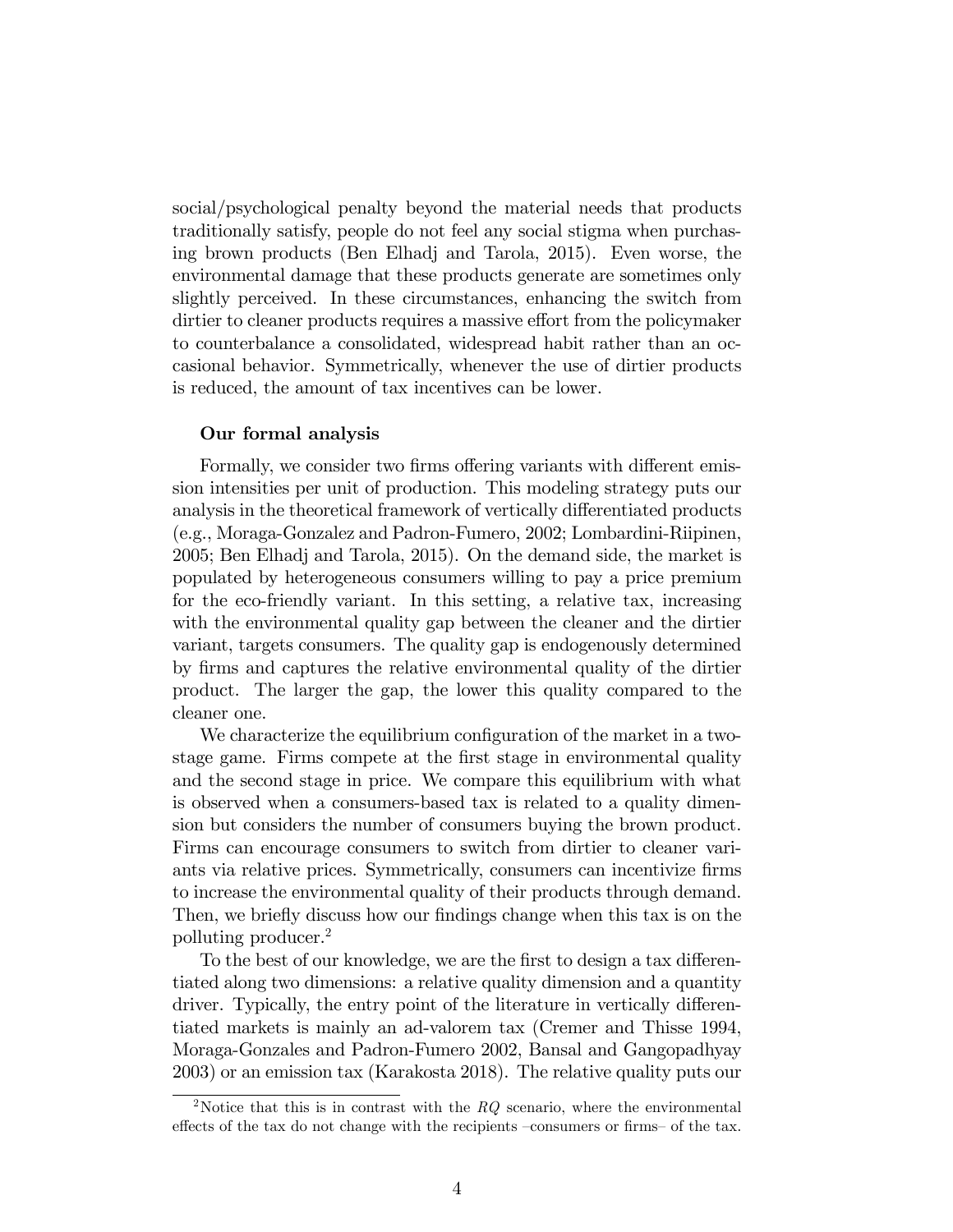paper particularly close to Lombardini-Riipinen (2005) where, in a vertically differentiated market with an ad valorem tax on firms, a subsidy is paid to green consumers depending on the quality gap between variants. In Lombardini-Riipinen (2005), this subsidy is however, unrelated to the number of consumers buying one of the two variants existing in the market. A similar approach is in Toshimitsu (2010) where a subsidy is based on the quality gap between two different variants' environmental quality.

As far as the quantity driver is concerned, contributions are investigating environmental quality competition and taxation in the presence of green network effects (like Brécard, 2013). However, these approaches lay on the assumption that consumers benefit or suffer from an increase in the number of consumers buying the same environmental variant. They are related to network as a determinant of a bandwagon effect, whereas its impact on the design of fiscal measure is out of their scope.<sup>3</sup>

Finally, we contribute to the debate on the incentive to relocate manufacturing activities to react to unilateral climate policy, thereby avoiding tax compliance. In a large strand of theoretical research, several arguments are found both in favor and against the possible shift of domestic activities abroad due to unilateral carbon taxes, whereas the empirical literature provides mixed evidence (Petrakis and Xepapadeas, 2003; Ulph and Valentini, 2001; Abe and Zhao, 2005; Ikefuji et al., 2016; Sanna Randaccio et al., 2017). Although we do not introduce an international oligopoly, we observe that firms' profits are unaffected by the N-RQ tax when it is targeted to consumers.

The paper is organized as follows. The model is presented in Section 2. Section 3 characterizes the equilibrium in the case of a relative qualitybased tax  $(RQ \text{ tax})$ . Section 4 describes the equilibrium configuration when the tax has two components  $-$  quantity and quality (N-RQ tax). Section 5 concludes. We analyze in the Appendix the different effects of the N-RQ tax when firms bear it.

 $3$ The literature on the drivers of private consumers' decisions has identified a bandwagon effect in green consumption so that the demand for dirtier products can be increased by the fact that many people purchase these products. Symmetrically, the demand for cleaner goods increases with the share of people buying environmentally friendly products. This bandwagon effect may be due to the conspicuous nature of green consumption (see, e.g., Carlsson et al.  $2010$ ), conformism (see, e.g., Crutchfield 1955 and Sustein 2003), social norms, or moral constraints (Welsch and Kuhling 2009, Salazar et al. 2013, among others).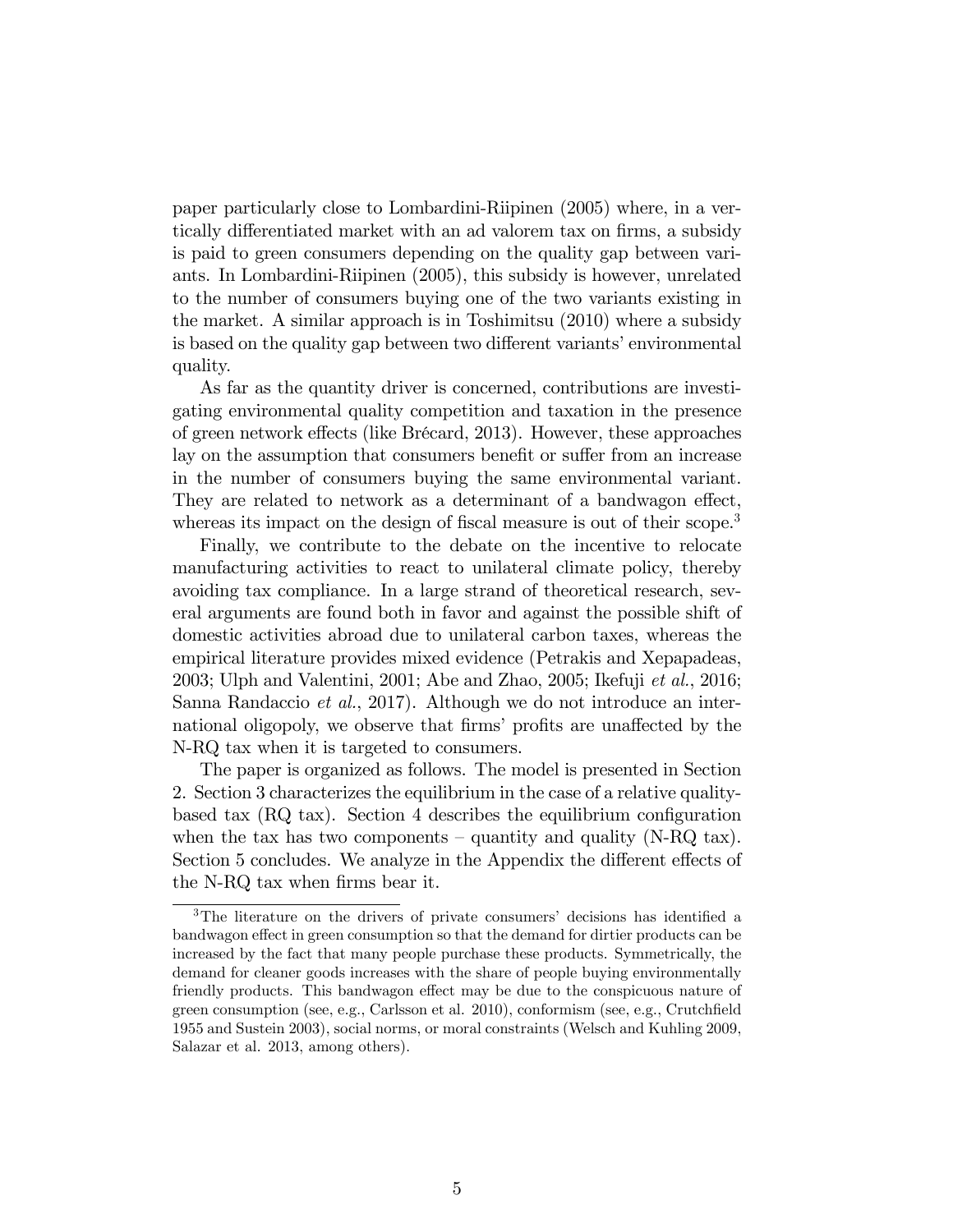#### 2 The model

Consider an uncovered vertically differentiated market with two firms H and L producing two variants of the same good, namely  $u_H$  and  $u<sub>L</sub>$ . Variants are homogeneous in terms of hedonic quality but they are vertically differentiated in terms of polluting emissions. Without loss of generality, variant  $u_H$  is assumed to pollute less than variant  $u_L$  so that the former (resp. latter) variant will be referred to as high (resp. low) quality variant, with  $u_H > u_L$ .<sup>4</sup>

Consumers are uniformly distributed in the interval  $[0, \beta]$  with density  $1/\beta$  and characterized by the intensity of their environmental concern  $\theta$ . Since the parameter  $\theta$  is proportional to the willingness to pay (henceforth WTP) for environmental quality, at  $\theta = \beta$  the WTP is maximal. Without loss of generality, we set  $\beta = 1$ . Each consumer is supposed to buy at most one unit of variant which ensures to her the highest utility except if the alternative of no purchase is better. As for production costs, for the sake of simplicity we set them to zero.<sup>5</sup>

Under the assumption that both firms are active in the market, we analyse the following two-stage game. First, firms choose the optimal quality of their variant along the spectrum of the technologically feasible quality, given by the interval  $[u_{\min}, \bar{u}]$  where  $u_{\min} > 0$  represents the minimal quality required and  $\bar{u}$  the highest achievable quality according to the state of the art technology. Second, they compete in prices. Thus, we characterize the market equilibrium configuration in two different scenarios. First we consider the RQ tax and then the N-RQ tax.

### 3 The RQ tax

First, we consider a scenario where the per-unit tax  $T$  is related to the quality gap between variants along the environmental quality ladder, i.e.:  $T = t(u_H - u_L)$ , where parameter t indicates the tax rate,  $t \in (0, 1)$ . This gap describes the damage along a quality dimension. The cleaner is the green variant relative to the brown variant, the larger the fiscal punishment. We consider that it is directly levied on the consumers buying the brown good.

Consumers' preferences are standard, namely, consumers are willing to purchase if and only if they get non-negative utility from buying.

<sup>&</sup>lt;sup>4</sup>In our model, like in Rodriguez-Ibeas (2007), Garcìa-Gallego and Georgantzís  $(2009)$ , we follow the traditional approach of vertical differentiation as in Mussa and Rosen (1978) and Gabszewicz and Thisse (1979) so that the variable  $u_i$  mirrors the environmental quality  $i$ .

<sup>5</sup>Numerical simulations show that our analysis is robust to a convex quality cost u 2 i which is fixed in quantity.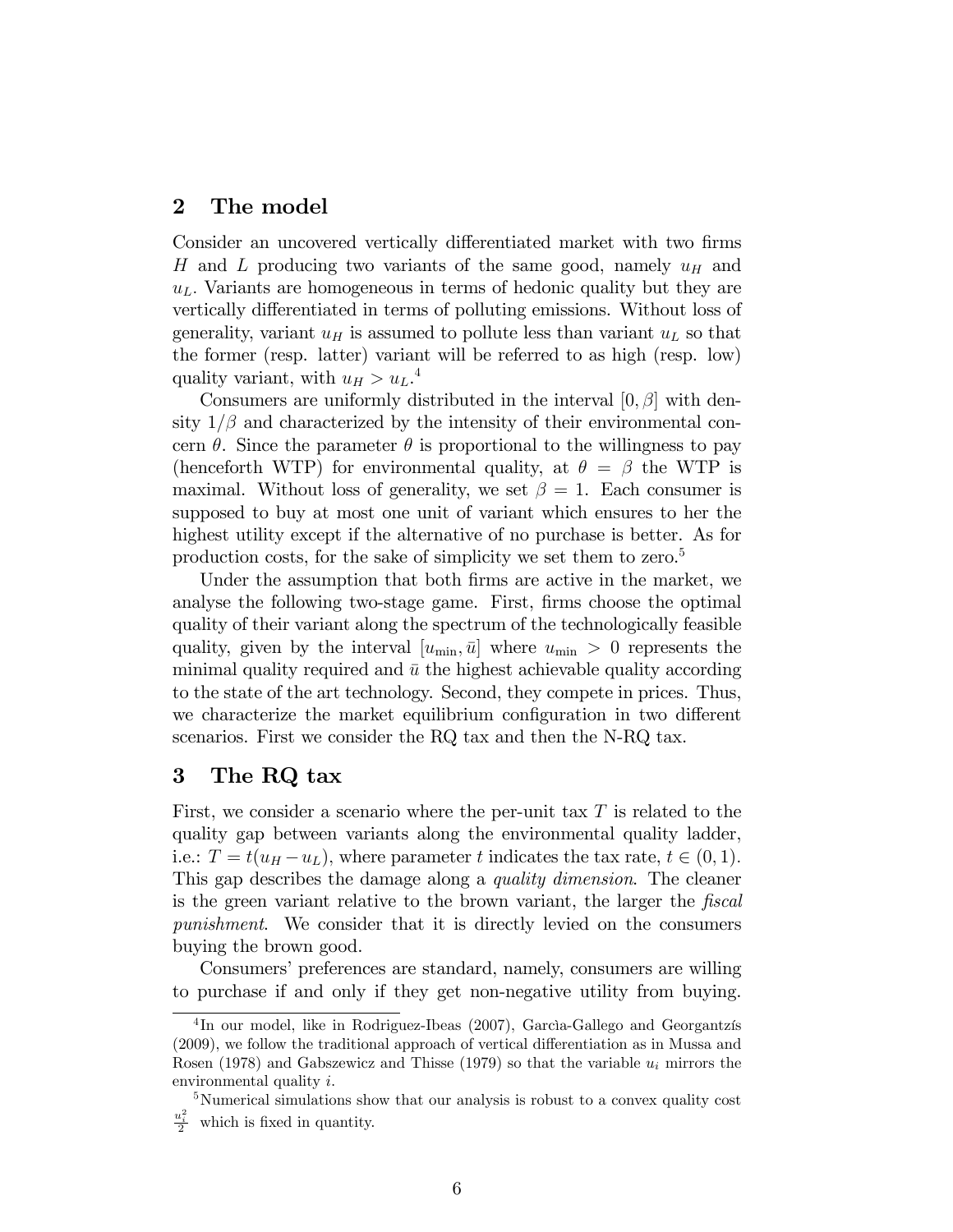However, when buying the dirty product, consumers are faced with the tax T. Formally, the indirect utility from buying good  $i = H, L$  is, respectively:

$$
U_H = \theta u_H - p_H
$$
  

$$
U_L = \theta u_L - p_L - t(u_H - u_L).
$$

As a result, the indifferent consumers between buying good  $L$  and not buying at all, and between buying good  $L$  and good  $H$ , are, respectively:

$$
\theta_L = \frac{p_L + t(u_H - u_L)}{u_L}, \theta_H = \frac{(p_H - p_L - t(u_H - u_L))}{u_H - u_L}.
$$
 (1)

Demands for the goods, assuming an uncovered duopoly, are then:  $x_L =$  $\theta_H - \theta_L$  and  $x_H = 1 - \theta_H$ .

As for the firms, the profit of firm  $i = H, L$  is

$$
\pi_i(p_H, p_L) = x_i p_i
$$

As usual we solve the game by backward induction. Thus, since firms first define the optimal quality and then prices, we start considering the price stage. Then, we move to the quality stage.

At the price stage, price competition leads to the following second stage equilibrium prices:

$$
p_H (u_H, u_L) = \frac{u_H (u_H - u_L) (t + 2)}{4u_H - u_L},
$$
  
\n
$$
p_L (u_H, u_L) = \frac{(u_H - u_L)(tu_L - 2tu_H + u_L)}{4u_H - u_L}.
$$

Second stage equilibrium profits are then: $6$ 

$$
\pi_H(u_H, u_L) = \frac{(2+t)^2 u_H^2 (u_H - u_L)}{(4u_H - u_L)^2},\tag{2}
$$

$$
\pi_L (u_H, u_L) = \frac{u_H (u_H - u_L)(u_L + t(-2u_H + u_L))^2}{u_L (4u_H - u_L)^2}.
$$
 (3)

It is worth noting that in the case the relative tax  $T = t(u_H - u_L)$ is levied on the brown firm rather than on brown consumers, second stage equilibrium profits, for any quality pair, coincide with the ones

<sup>&</sup>lt;sup>6</sup>We check that for any  $(u_H, u_L)$ , second stage equilibrium prices are such that  $0<\theta_L<\theta_H<1.$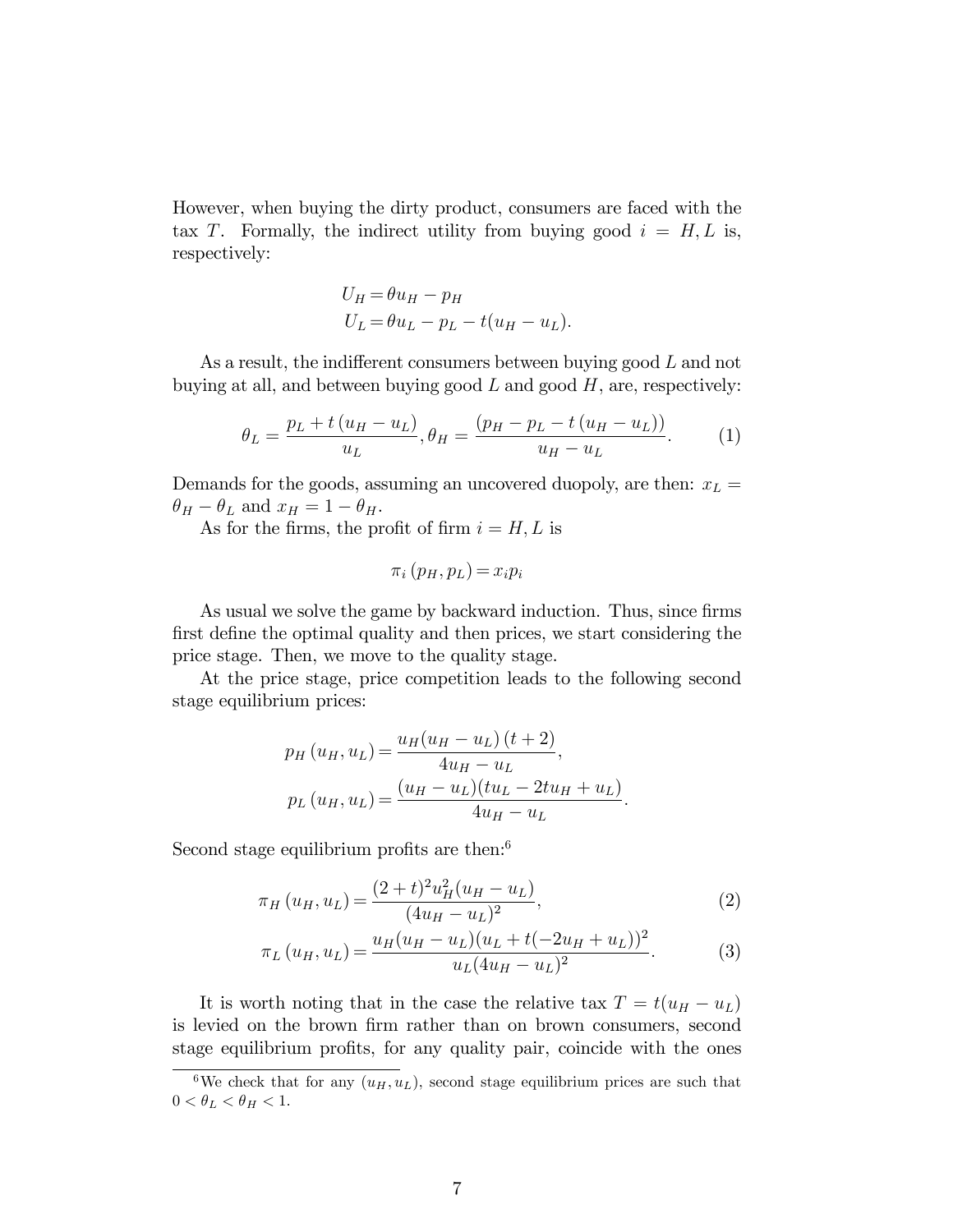above.<sup>7</sup> This implies that quality competition is independent of the recipient of the tax. $8$  Solving for quality competition, we can then write the following.

**Lemma 1** Under an RQ tax, the equilibrium qualities are  $\tilde{u}_H = \overline{u}$  and  $\tilde{u}_L = \overline{u} \frac{(2-t)+\sqrt{(2+t)(2+25t)}}{7+3t}$  $\frac{(2+i)(2+25i)}{7+3t}$ .

**Proof.** See Appendix 6.1.  $\blacksquare$ 

The corresponding equilibrium prices are then:

$$
\tilde{p}_H = \frac{\overline{u}}{16} \left[ 6 + 3t - \sqrt{(2+t)(2+25t)} \right],
$$
\n
$$
\tilde{p}_L = \overline{u} \frac{2 - t(33+23t) + (5t+1)\sqrt{(2+t)(2+25t)}}{8(7+3t)}.
$$

These prices are positive for any admissible value of  $t$ . Thus, the equilibrium demands are immediately found as:

$$
\tilde{x}_H = \frac{26 + 13t + \sqrt{(2+t)(2+25t)}}{48},
$$

$$
\tilde{x}_L = \frac{38 + 7t - 5\sqrt{(2+t)(2+25t)}}{96}.
$$

In turn, equilibrium profits write as:

$$
\tilde{\pi_H} = \overline{u} \frac{(2+t)^2 (7+3t)(5+4t-\sqrt{(2+t)(2+25t)})}{(-26-13t+\sqrt{(2+t)(2+25t)})^2},
$$
\n
$$
\tilde{\pi_L} = \frac{\overline{u}}{384} \left[ 4 - t(116+131t) + (2+25t)\sqrt{(2+t)(2+25t)} \right]
$$

Comparative statics reveal the following. As the tax rate  $t$  increases, the environmental quality of the brown good,  $u<sub>L</sub>$  increases, its quantity,  $\tilde{x}_L$ , decreases at the benefit of the quantity of the green good,  $\tilde{x}_H$ , that increases; overall, the total quantity in the market  $\tilde{x}_L + \tilde{x}_H$  increases if and only  $t > 0.037$ . As for the profits, they decrease.

<sup>&</sup>lt;sup>7</sup>Formally, in this case the indirect utility from buying good  $i = H, L$  is  $U_i = \theta u_i$  $p_i$ ; whereas the profit of the brown and the green firm  $L$  and  $H$  write, respectively as  $(ft \text{ stands for firm-based tax})$ :  $\pi_L^{ft}(p_H, p_L) = x_L^{ft}(p_L - T)$  and  $\pi_H^{ft}(p_H, p_L) =$  $x_{H}^{ft}p_{H}$ . Formal details on price competition are standard and they lead to secondstage equilibrium profits that coincide with  $(2)$  and  $(3)$ . Computations are available upon request from the authors.

 $8C$ learly, when the RQ tax is levied on the firm, the equilibrium price of the brown firm is such that  $\tilde{p}_L^{ft} - T = \tilde{p}_L$ .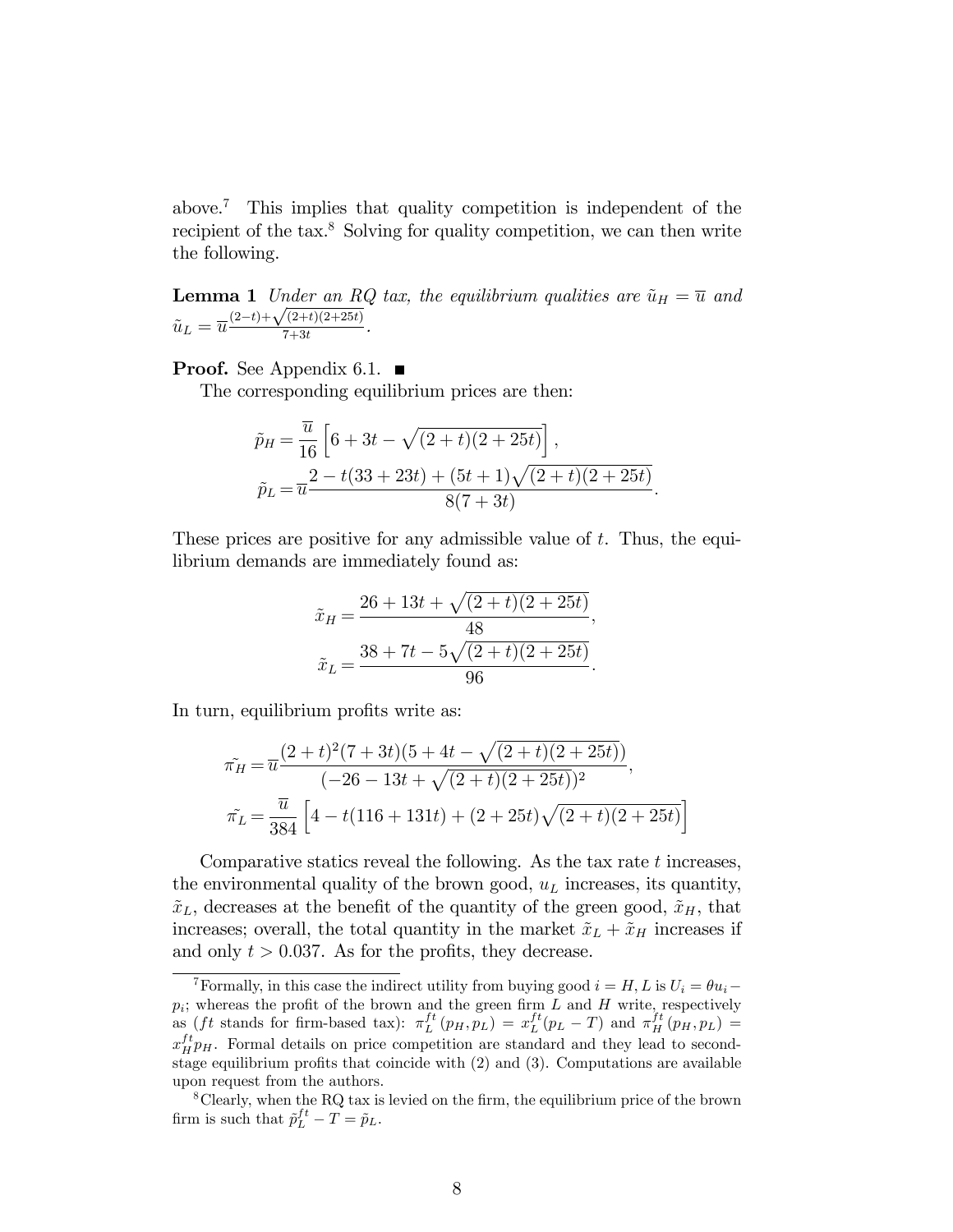To capture the effect of this tax on global emissions, we define pollution damage as:

$$
\tilde{E} = \tilde{E}_H + \tilde{E}_L,
$$

with  $\tilde{E}_i = (u^0 - u_i) \tilde{x}_i$ ,  $i = \{H, L\}$  and the parameter  $u^0$  representing the zero emission quality.<sup>9</sup> Note that, by definition,  $u^0 \geq \overline{u}$ . So, it may happen that the emission-free quality benchmark is not available in the market and thus  $u^0 > \overline{u}$ .<sup>10</sup> At equilibrium, we find:

$$
\tilde{E}_H = (u^0 - \overline{u}) \frac{(2+t)(7+3t)}{26+13t - \sqrt{(2+t)(2+25t)}},
$$
\n
$$
\tilde{E}_L = \frac{(38+7t - 5\sqrt{(2+t)(2+25t)})u_0 - 4(2-11t + \sqrt{(2+t)(2+25t)})\overline{u}}{96}
$$

;

with  $\frac{\partial \tilde{E}_H}{\partial t} \ge 0$  and  $\frac{\partial \tilde{E}_L}{\partial t} < 0$ . Thus, the damage generated by the cleaner firm increases unless its environmental quality is emission-free  $(u^0 = \overline{u})$ . This quite surprising result is observed since the tax increases the quantity sold in the market by the green producer, for a given environmental quality. Note also that the damage generated by the brown firm decreases: taxation induces an improvement in the environmental quality as well as a reduction of the quantity sold by this firm. Concerning global emissions, direct computations show that

$$
\frac{\partial \tilde{E}}{\partial t} \ge 0 \iff t \ge \tilde{t}(u_0, \overline{u})
$$

where  $\tilde{t}(u_0, \overline{u}) \equiv \frac{-26(3u_0 - 2\overline{u})(u_0 + \overline{u}) + 3(11u_0 + 6\overline{u})\sqrt{2}\sqrt{(3u_0 - 2\overline{u})(u_0 + \overline{u})}}{25(3u_0^2 + u_0\overline{u} - 2\overline{u}^2)}$  $\frac{25(3u_0^2+u_0\overline{u}-2\overline{u}^2)}{25u_0^2+u_0\overline{u}-2\overline{u}^2)}.$ 

The threshold  $\tilde{t}(u_0, \bar{u})$  is positive and increasing in  $\bar{u}$ <sup>11</sup>. In words, global emissions decrease with the tax for a low level of  $t$ , and increase otherwise. Indeed, on the one hand, a *quantity effect* is such that, for high values of  $t$ , the overall quantity in the market increases with the tax and, everything else being equal, global emissions too. On the other hand, a *quality effect* is such that the average quality in the market increases with t. As a by-product, for a high value of  $t (t > \tilde{t}(u_0, \overline{u}))$  the net effect of the two drivers turns out to be environment detrimental.

We can summarize these findings as follows:

<sup>&</sup>lt;sup>9</sup>This function of total emissions resembles the traditional one (see for example Lombardini-Riipinen, 2005), where emission differential are weighted for the quantity sold by firms.

 $10$ This formulation is quite general as it allows us to consider also the case in which  $\overline{u} = u^0$ . Although from a theoretical viewpoint,  $\overline{u} = u^0$  represents a particular case of our approach, casual observations show that it holds in some sectors. For example, in the automotive sector the electric car is emission-free.

<sup>&</sup>lt;sup>11</sup>Its maximum is  $\tilde{t}(u_0, u_0) = 1$ .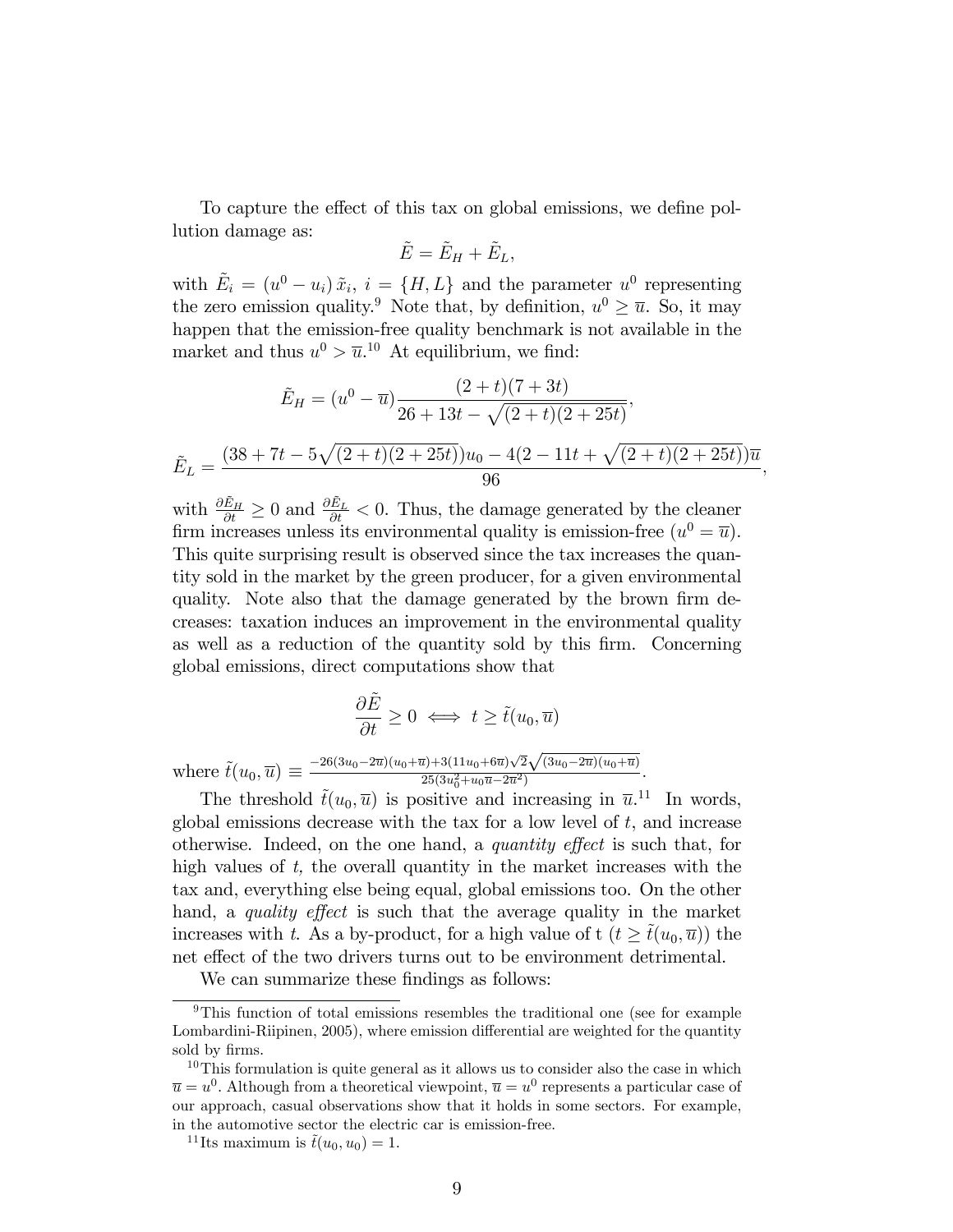**Proposition 2** An RQ-tax is effective in curbing global emissions, if and only if the tax burden is sufficiently low. Otherwise, it turns out to be ineffective. Nonetheless, it hurts both firms whose profits unambiguously decrease.

### 4 A novel fiscal design: the N-RQ tax.

We consider now an alternative scenario where the tax is related not only to the relative quality of the brown good, but also to the number of consumers buying this good. More precisely, the per-unit tax  $T'$  is defined here as

$$
T' = t (u_H - u_L) x_L^t.
$$

We keep the assumption that it is imposed on consumers.<sup>12</sup>

Formally, we define the indirect utility function from buying the brown variant  $u<sub>L</sub>$  as follows:

$$
U_{L}(\theta) = \theta u_{L} - p_{L} - T'. \tag{4}
$$

The former components,  $u<sub>L</sub>$  and  $p<sub>L</sub>$  are in line with the traditional model of vertical differentiation (Mussa and Rosen, 1978). As for the latter, that depends on  $x_L^t(p_H, p_L)$ , it resembles a sort of network effect as consumers' preferences also depend on what the others purchase. In our approach, however, this element is a proxy for the relevance of the environmental problem generated by dirtier products: it somehow describes the damage along a quantity dimension.

A standard utility function of vertical differentiation is instead assumed for green consumers, namely the indirect utility from buying variant  $u_H$  is:

$$
U_H(\theta) = \theta u_H - p_H. \tag{5}
$$

Denote  $\theta_L^t$  and  $\theta_H^t$  the indifferent consumer between buying the low quality variant and not buying at all, and the indifferent consumer between buying variant  $L$  and variant  $H$ , respectively. Assuming that both firms are active in the market, the demands for the goods are:  $x_H^t = 1 - \theta_I^t$ H and  $x_L^t = \theta_H^t - \theta_I^t$  $_t^t$ , with  $\theta_L^t < \theta_H^t < 1.^{13}$  The indifferent consumer  $\theta_I^t$  $_L^t$ , is then a function of  $\theta_H^t$ , and it is given by

$$
\theta_L^t(\theta_H^t) = \frac{p_L + t(u_H - u_L)\theta_H^t}{t(u_H - u_L) + u_L} \tag{6}
$$

 $12$ We briefly discuss later on the alterantive case where this tax is borne by the dirty firm and relegate in Appendix 6.3 formal details.

 $13\,\text{We}$  then verify that, indeed, at equilibrium, these conditions are satisfied, that is, the market is an uncovered duopoly.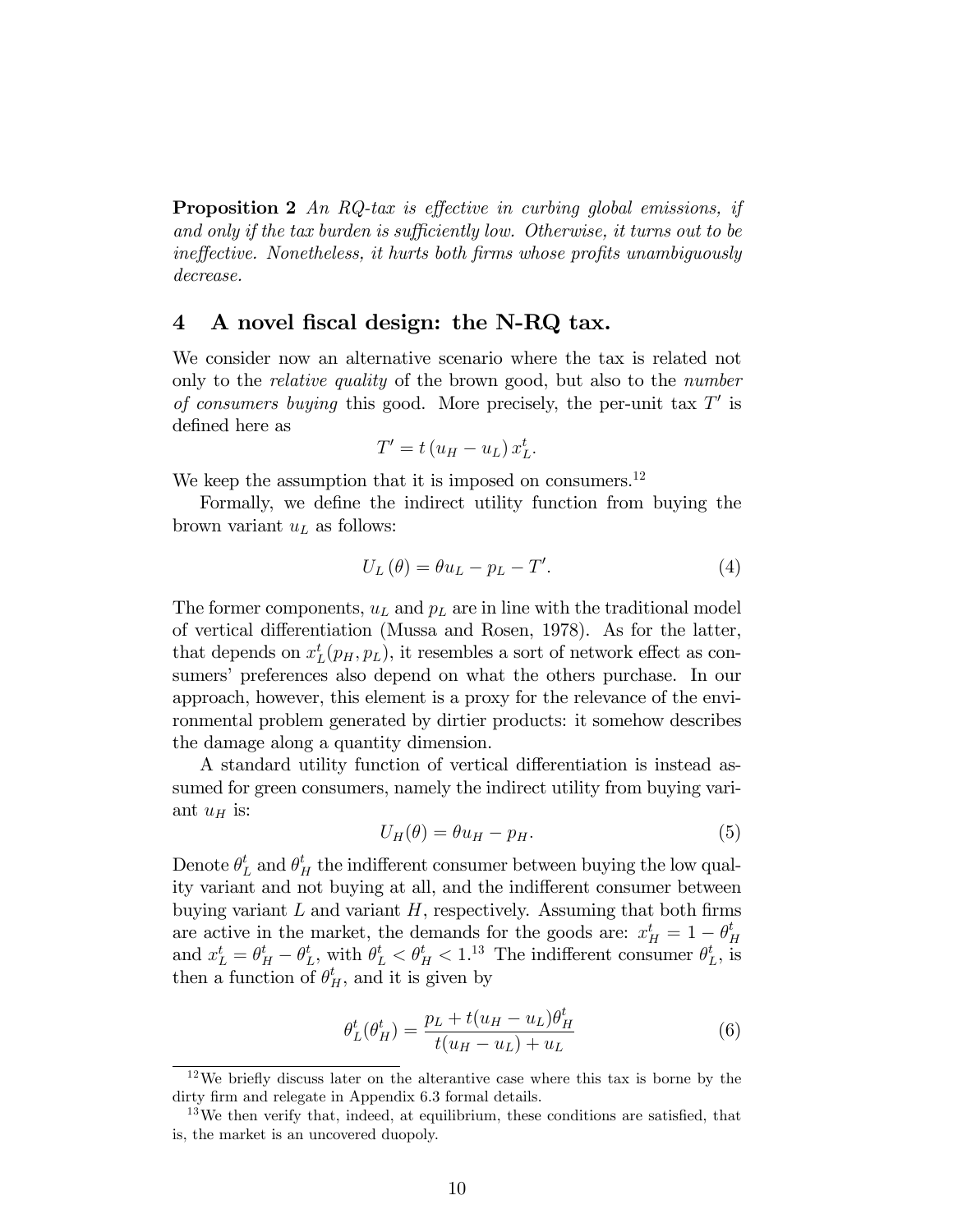This indifferent consumer  $\theta_H^t$  is found from the following indifferent condition:

$$
\theta_H^t u_H - p_H = \theta_H^t u_L - p_L - t(u_H - u_L) \left( \theta_H^t - \frac{p_L + t(u_H - u_L)\theta_H^t}{t(u_H - u_L) + u_L} \right)
$$

which is satisfied at

$$
\theta_H^t = \frac{\left(u_L + tu_H - tu_L\right)p_H - p_L u_L}{\left(u_H - u_L\right)\left(u_L + tu_H\right)}.\tag{7}
$$

Substituting (7) into (6), we get that:

$$
\theta_L^t = \frac{p_L + tp_H}{u_L + tu_H}.
$$

Note that the above consumers' maximization problem is solved by assuming rational expectations about the size of the brown market share: when optimally choosing their variant, consumers take the decisions of the others as given and at equilibrium the expected demand of brown consumers coincides with its actual value.

As before, we solve the game by backward induction.

At the price stage, firms maximize the following profits' functions:

$$
\pi_H^t(p_H, p_L) = x_H^t p_H \text{ and } \pi_L^t(p_H, p_L) = x_L^t p_L.
$$

Best replies are then:

$$
p_H^t(p_L^t) = \frac{(u_H - u_L)(tu_H + u_L)}{2(t(u_H - u_L) + u_L)} + \frac{p_L^t u_L}{2(t(u_H - u_L) + u_L)},
$$
(8)

$$
p_L^t \left( p_H^t \right) = \frac{p_H^t u_L}{2u_H}.
$$
\n
$$
(9)
$$

For future reference, note how the fiscal policy affects  $p_H^t (p_L^t)$ : it reduces its slope and it increases its intercept. By solving the system of best replies, we find the pair of candidate equilibrium prices:

$$
p_H^t(u_H, u_L) = \frac{(2u_H u_L^2 - 2tu_H^3 - 2u_H^2 u_L + 2tu_H^2 u_L)}{4tu_H u_L - 4u_H u_L + u_L^2 - 4tu_H^2}
$$
  

$$
p_L^t(u_H, u_L) = \frac{(u_L^3 - u_H u_L^2 + tu_H u_L^2 - tu_H^2 u_L)}{4tu_H u_L - 4u_H u_L + u_L^2 - 4tu_H^2}
$$

as well as demands that we plug into the profit functions.

Next, solving for quality competition, we find the following result.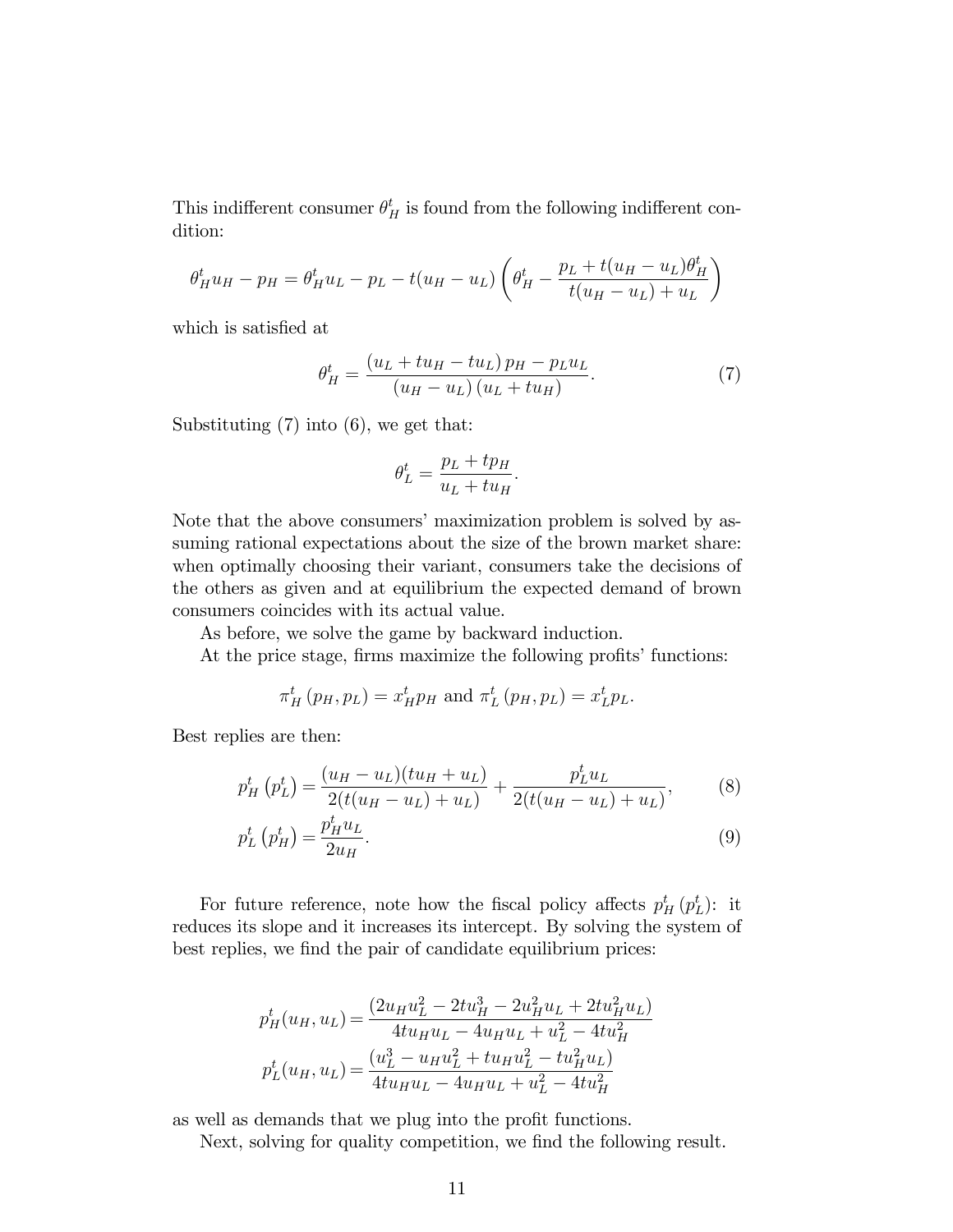**Lemma 3** Under an N-RQ tax on consumers, the equilibrium qualities are:  $\tilde{u}^t_H = \bar{u}$  and  $\tilde{u}^t_L = \frac{2}{7}$  $rac{2}{7}\bar{u}\left(1-t+\sqrt{5t+t^2+1}\right).$ 

**Proof.** See Appendix 6.2.  $\blacksquare$ 

The equilibrium prices  $\tilde{p}_i^t$  and the corresponding market shares  $\tilde{x}_i^t$  of firms  $H$  and  $L$  are, respectively:

$$
\tilde{p}_{H}^{t} = \frac{1}{4}\bar{u} \text{ and } \tilde{p}_{L}^{t} = \frac{1}{28}\bar{u}\left(\sqrt{t^{2} + 5t + 1} - t + 1\right),
$$
  

$$
\tilde{x}_{H}^{t} = \frac{7}{12} \text{ and } \tilde{x}_{L}^{t} = \frac{-1 + t + \sqrt{1 + t(5 + t)}}{12t}.
$$

The optimal quality  $\tilde{u}_L^t$  chosen by the dirty producer and the corresponding price  $\tilde{p}_L^t$  increase with the tax, while the equilibrium market share  $\tilde{x}_L^t$  decreases. The market share of the cleaner producer  $\tilde{x}_H^t$  is instead unaffected by the tax. The rationale for the above findings can be captured as follows. On the one hand, the optimal brown quality increases with the tax. This would enlarge, *ceteris paribus*, the market share of the dirty producer. Still, the corresponding price of the brown variant  $p_L^t$  increases with the tax, too. This raise pushes away from the market some low-income consumers, which would have been willing to buy the dirty variant at some lower price  $\tilde{p}_L < \tilde{p}_L^t$ , but refrain from buying at this high equilibrium price. On the other hand, consumers purchasing the cleaner variant are completely unaffected by the presence of the tax: the tax moves upward the optimal quality of the brown variant and this would induce some consumers buying the green good to switch to the brown alternative, ceteris paribus. This switch, however, is refrained by the high price of the brown good. As a result of these two contrasting forces, the equilibrium market share of the green producer does not react to the tax. Not even the equilibrium price  $\tilde{p}^t_H$  of the green variant changes with the tax. Although the optimal price of the brown variant increases with this fiscal measure and prices are strategic complements, the quality gap between variants  $(\tilde{u}_H^t - \tilde{u}_L^t)$  at equilibrium decreases with  $t$ . Since the lower is the quality gap, the fiercer is the price competition, the green firm does not find it optimal to change its equilibrium price, which accordingly does not vary with the tax.

Finally, taxation does not determine any effect on both equilibrium profits that write as:

$$
\tilde{\pi}_H^t = \frac{7}{48}\bar{u},\tag{10}
$$

$$
\tilde{\pi}_L^t = \frac{1}{48}\bar{u}.\tag{11}
$$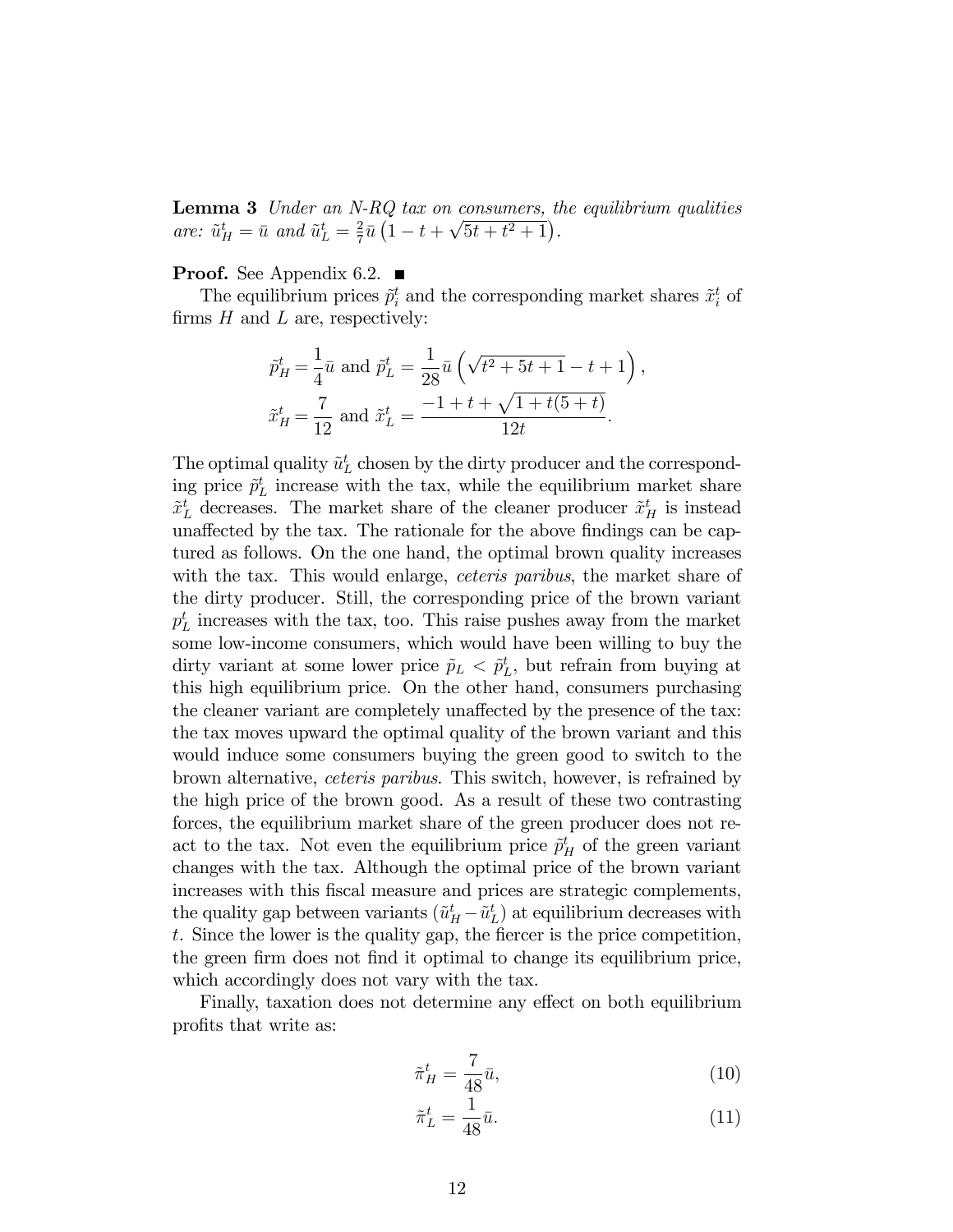We consider this result in the light of the debate on the relocation effects which are possibly induced by a unilateral carbon tax, thereby weakening firms' incentive to comply with abatement measures. It immediately emerges that no penalty is suffered by firms, which accordingly do not find any incentive to relocate.<sup>14</sup> It is worth noticing that this result departs from those which are typically observed when a traditional carbon tax is introduced in a market, as proved in the previous section. In that case, relocation incentives emerge as a means to avoid reduction in equilibrium profits.

As for the effect of this tax on global emissions, at equilibrium total damage writes:

$$
\tilde{E}^t = \frac{1}{12} \frac{u^0(\sqrt{5t + t^2 + 1} + 8t - 1) - 9\bar{u}t}{t},
$$
\n(12)

with  $\frac{\partial \tilde{E}^t}{\partial t} < 0$  given that the average environmental quality in the market increases, while the brown production as well as total production decrease with t.

We gather our findings as follows.

**Proposition 4** An N-RQ tax on consumers unambiguously decreases  $qlobal$  emissions without reducing  $\lim s$  equilibrium profits.

Thus, the effects determined by the two fiscal measures  $-$  RQ and N-RQ taxes –are different. As far as the environmental effectiveness, only the N-RQ tax unambiguously reduces emissions, whereas the RQ instrument is effective in curbing emissions for a low level of taxation. When considering the effect of taxes on firms' profits, we observe that firms are unaffected by an N-RQ tax while the dirtier producer being penalized by the RQ tax.

A last remark is in order. The effects of this N-RQ tax are not independent of the fiscal recipient. For this to be clear, let us assume that the  $N - RQ$  per-unit tax  $T = t (u_H - u_L) x_L^{ft}$  $L^{It}$  is imposed on the polluting firm (the superscript  $ft$  stands for firm-based tax), whereas consumers do not pay taxes when buying brown products. Thus, the profit of firm  $L$  writes as

$$
\pi_L^{ft}(p_H, p_L) = x_L^{ft}(p_L - T),
$$

whereas the profit of the green firm H is still  $\pi_H^{ft}(p_H, p_L) = x_H^{ft} p_H$ . As we show in Appendix 6.3 this tax is environment enhancing but

<sup>&</sup>lt;sup>14</sup> Indeed, formally, the equilibrium profits defined in  $(10)$  and  $(11)$  correspond to those under the baseline scenario à la Choi and Shin (1992), in the absence of policy intervention.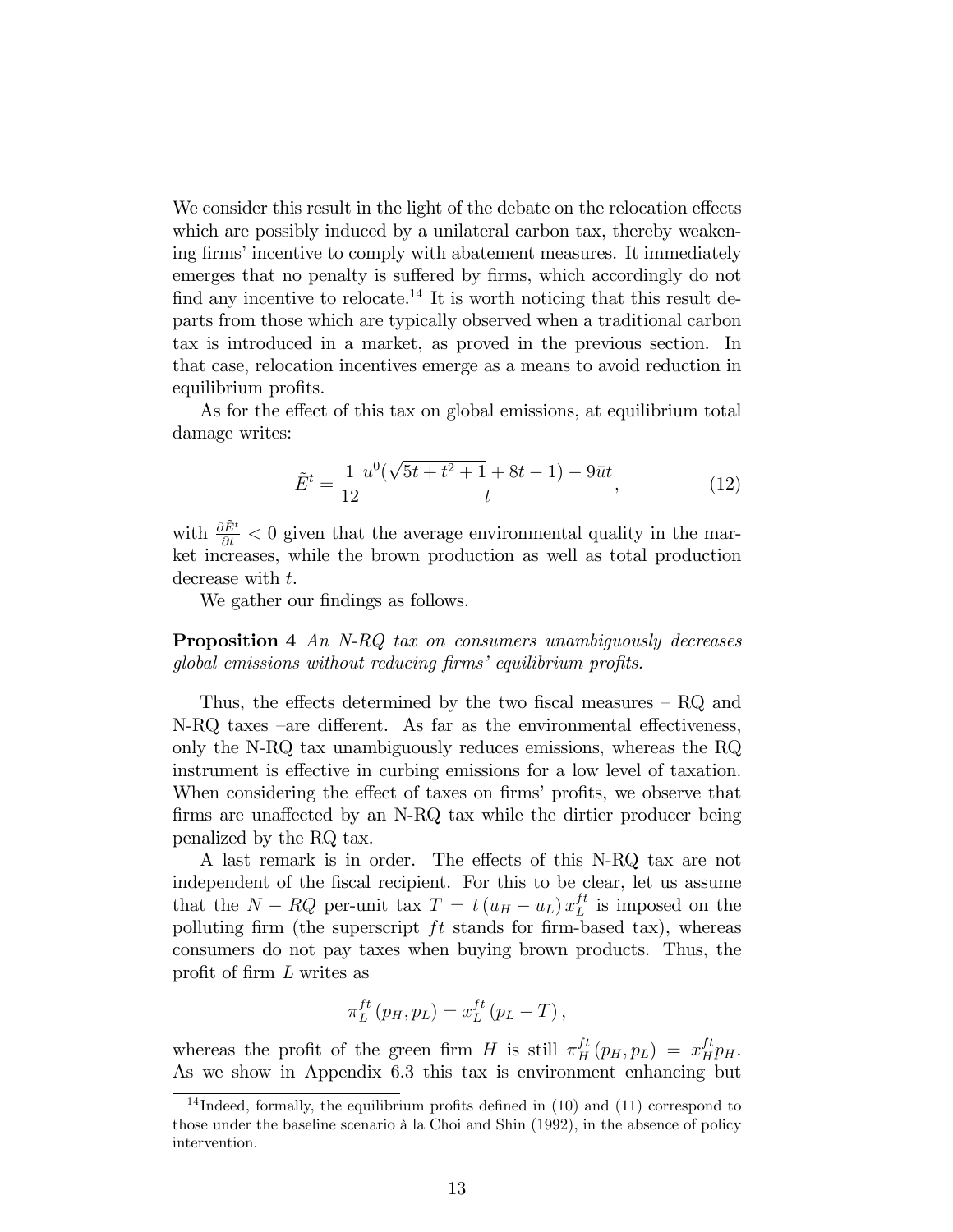profit detrimental: equilibrium profits of firm L decreases with  $t$  which, in turn, may induce relocation and carbon leakage effects. When the fiscal penalty is directly imposed on the dirty firm, it tends to increase its price to weaken the effect of the tax on the net price. Nonetheless, this raise in price generates a reduction in the corresponding demand, with a negative impact on the resulting profits.

This finding opens the door to some considerations on the role of a tax recipient. A commonly shared view is that when firms are taxes, they tend to transfer on consumers, via prices, the tax burden which they directly bear. Accordingly, the equilibrium confuguration of the market does not change with the recipient of the tax. This finding does not hold when an N-RQ tax is adopted: in this case, only a tax on consumers is effective in curbing emissions while preserving firms' profits. Under an N-RQ tax on the dirty firm, the well-know trade-off between environmental protection and industryís competitiveness is observed.

#### 5 Conclusions

In the lively debate on the opportunity of using carbon taxes, economic literature has usually analyzed the trade-off between losses and benefits deriving from an Environmental Fiscal Reform (EFR). Supporters of carbon taxes argue that they could incentivize green behavior and spread environmentally friendly habits among producers and consumers. Further, since these taxes are based on the so-called polluter pays principle such that "whoever is responsible for damage to the environment should bear the costs associated with it" (Taking Action, The United Nations Environmental Programme), they comply with efficiency and equity requirements. However, the opponents point out that unilateral climate measures may hurt firms' competitiveness and possibly firms' relocation.

In this paper, we have embraced a different view. We have shown that a tax on consumers, if properly designed, effectively reduces emissions and does not provide firms with relocation incentives.

#### 6 Appendix

#### 6.1 Proof Lemma 1

First, we find that  $\frac{\partial}{\partial u_H} \pi_H(u_H, u_L; t) > 0$ , always. The optimal choice of firm H is then  $\tilde{u}_H = \overline{\tilde{u}}$ .

As for firm L, given  $u_H = \overline{u}$  the first derivative of  $\pi_L$  wrt  $u_L$  is positive iff:

$$
16t2uH3 + (8tuH2 - 4t2uH2 - 8t(1+t)uH2)uL + (-14tuH - 6t2uH - 4(1+t)uH + 2t(1+t)uH)uL2 + (7(1 + t) + 3t(1 + t))uL3 > 0.
$$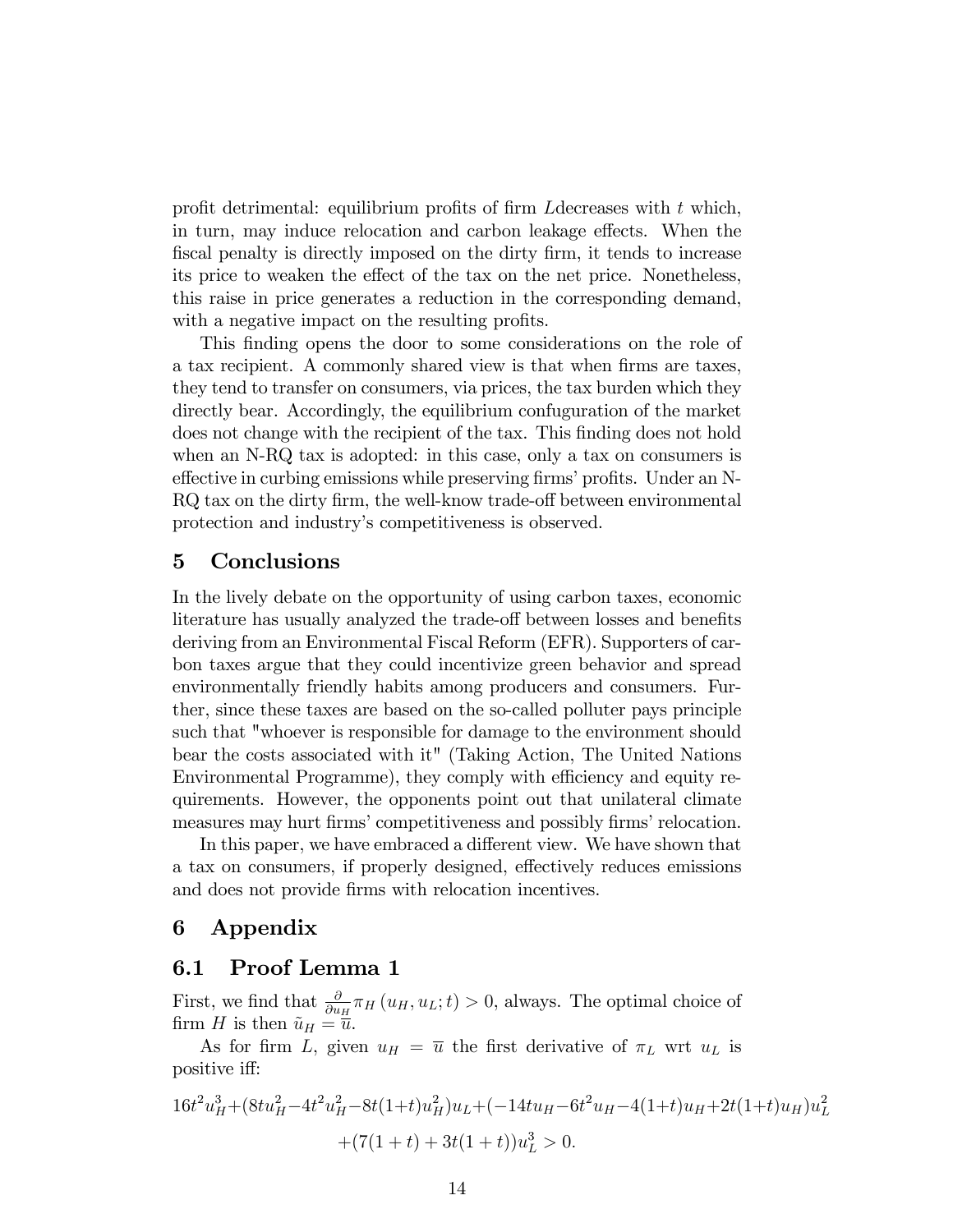This polynomial has three  $u<sub>L</sub>$ -roots: one is negative, the other two roots are in the interval  $(0, 1)$ :

$$
u_{L1} = \frac{2tu_H}{1+t} < u_{L2} = u_H \frac{(2-t) + \sqrt{(2+t)(2+25t)}}{7+3t}.
$$

For  $u_L \in (u_{min}, u_{L1})$  the profit decreases with  $u_L$ , for  $u_L \in (uL1, uL2)$ the profit increases with  $u<sub>L</sub>$ , finally for  $u<sub>L</sub> > u<sub>L2</sub>$  the profit decreases with  $u<sub>L</sub>$ . We conclude that  $u<sub>L2</sub>$  is the maximum. Note that we are implicitly assuming that, reasonably, the value of  $\Pi_L$  computed in  $u_L = u_{Lmin}$  $u_{L1}$  is lower than  $\Pi_L$  in  $u_L = u_{L2}$ , that is  $u_{Lmin} < u_{L1}$  is sufficiently high.

#### 6.2 Proof Lemma 3

First, we find that  $\frac{\partial}{\partial u_H} \pi_H(u_H, u_L; t) > 0$ , always. The optimal choice of firm H is then  $\tilde{u}_H = \overline{u}$ . Given  $u_H = \overline{u}$ , we obtain the optimal value of the brown variant from standard maximization of  $\pi_L(\bar{u}, u_L)$  wrt  $u_L$ . Formally, the first derivative of  $\pi_L$  wrt  $u_L$  is positive iff:

$$
8t^2u_H^5uL+u_H^2(12tu_H^2-12t^2u_H^2)u_L^2+u_H^2(4u_H-22tu_H+4t^2u_H)u_L^3+(-7+7t)u_H^2u_L^4>0
$$

This polynomial has  $4 \, u_L$ -roots. Only one is strictly positive, that is  $\frac{\tilde{u_L^t}}{\overline{u}} = \frac{2}{7}$  $\frac{2}{7}\left(1-t+\sqrt{5t+t^2+1}\right) \in (4/7,1).$  Indeed, in  $u_L = (4/7)u_H$  the sign of  $\frac{\partial}{\partial u_L} \pi_L(\overline{u}, u_L; t)$  is positive, that is the profit is still increasing and, in turn, the optimal quality  $\frac{u_t^{\tilde{t}}}{\overline{u}} > 4/7$ . It holds that  $\frac{u_t^{\tilde{t}}}{\overline{u}} = 4/7$  at t=0 as in Choin and Shin (1992).

#### 6.3 N-RQ tax imposed on the brown firm

For the sake of comparison, we next analyze the scenario where the tax is directly levied on the brown producer. Consumers' preferences are standard. Formally, the indirect utility from buying good  $i$  is

$$
U_i = \theta u_i - p_i.
$$

As a result, the indifferent consumers between buying good  $L$  and not buying at all, and between buying good  $L$  and good  $H$ , are, respectively:<sup>15</sup>

$$
\theta_L^{ft} = \frac{p_L}{u_L}, \theta_H^{ft} = \frac{p_H - p_L}{u_H - u_L}.\tag{13}
$$

Demands for the goods, assuming an uncovered duopoly, are then:  $x_L^{ft}$  =  $\theta_H^{ft} - \theta_L^{ft}$  $L^{ft}$  and  $x_H^{ft} = 1 - \theta_H^{ft}$ .

<sup>&</sup>lt;sup>15</sup>Superscript *ft* stands for firm-based tax.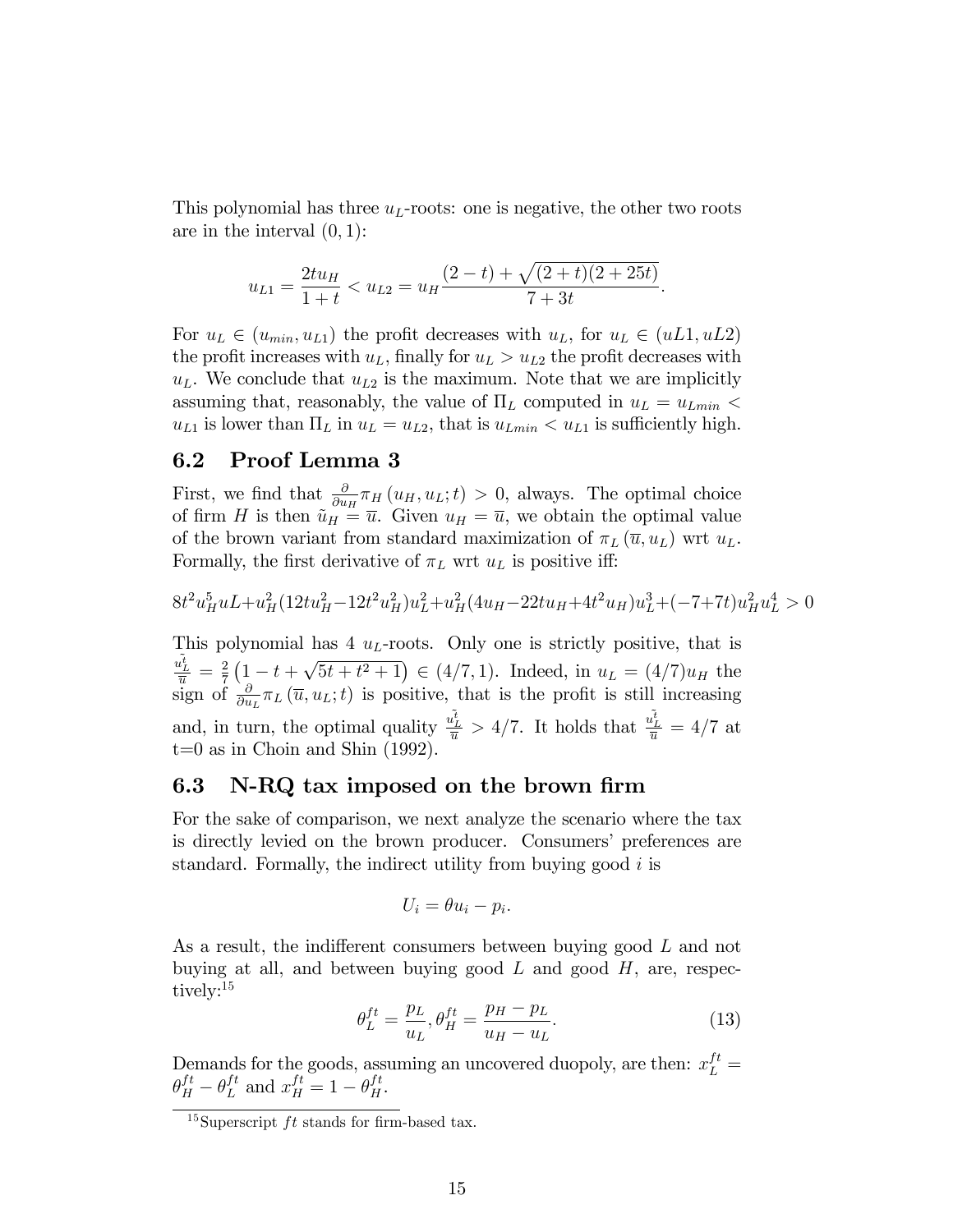Given the  $N-RQ$  per-unit tax  $T(p_H, p_L, u_H, u_L; t) = t(u_H - u_L) x_L^{ft}$  $_L^L$  , the profit of the brown firm L writes as  $\pi_L^{ft}$  $L^{ft}\left(p_H,p_L\right)=x_L^{ft}$  $L^{\text{tr}}_{\mu}\left(p_{L}-T(p_{H},p_{L},u_{H},u_{L};t)\right),$ whereas profit of the green firm H is  $\pi_H^{ft}(p_H, p_L) = x_H^{ft} p_H$ .

As usual, we solve the game by backward induction. Price competition leads to the following best replies:

$$
p_H^{ft}\left(p_L^{ft}\right) = \frac{(u_H - u_L)}{2} + \frac{1}{2}p_L^{ft},\tag{14}
$$

$$
p_L^{ft}\left(p_H^{ft}\right) = \frac{p_H^{ft}u_L(2tu_H + u_L)}{2u_H(tu_H + u_L)}.
$$
\n(15)

It is worth stressing that when considering an N-RQ tax, price competition develops in different ways in the two scenarios (consumer-based tax versus firm-based tax). Indeed, looking at the price competition reaction functions defined in  $8, 9, 14$  and  $15$ , we can note the following.

- In the consumer-based scenario, the fiscal policy increases the intercept and reduces the slope of  $p_H^t(p_L)$ , whereas it does not affect  $p_L^t(p_H)$ ; in the firm-based scenario, instead, the fiscal policy does not affect  $p_H^{ft}(p_L)$ , whereas it increases the slope of  $p_L^{ft}$  $L^{t}(p_H)$ .
- The intercept of 8 is larger than the intercept of 14, whereas the slope of 9 is larger than the slope of 15: in the consumer-based scenario the price of the brown variant is less sensitive to changes in the price of the green variant as compared with the firm-based scenario.

Second stage prices are then:

$$
p_{H}^{ft}(u_{H}, u_{L}; t) = \frac{2u_{H}(u_{H} - u_{L})(u_{L} + tu_{H})}{u_{L}(4u_{H} - u_{L}) + 2tu_{H}(2u_{H} - u_{L})},
$$
  

$$
p_{L}^{ft}(u_{H}, u_{L}; t) = \frac{u_{L}(u_{H} - u_{L})(u_{L} + 2tu_{H})}{u_{L}(4u_{H} - u_{L}) + 2tu_{H}(2u_{H} - u_{L})}.
$$

with the corresponding second stage demands and profits being:

$$
x_L^{ft}(u_H, u_L; t) = u_H \frac{u_L}{u_L (4u_H - u_L) + 2tu_H (2u_H - u_L)},
$$
  
\n
$$
x_H^{ft}(u_H, u_L; t) = 2u_H \frac{u_L + tu_H}{u_L (4u_H - u_L) + 2tu_H (2u_H - u_L)},
$$
 (16)

$$
\pi_L^{ft}(u_H, u_L; t) = \frac{u_L^2 (u_H - u_L) (u_L + tu_H) u_H}{(u_H, u_L; t)}.
$$
\n(17)

$$
\pi_L^{(u_H, u_L, t)} = \frac{(-u_L^2 + 4u_H u_L + 4tu_H^2 - 2tu_H u_L)^2}{(-u_L^2 + 4u_H u_L + 4tu_H^2 - 2tu_H u_L)^2},
$$
\n
$$
\pi_L^{(u_H, u_L; t)} = \frac{4^2 u_H^2 (u_H - u_L) (u_L + tu_H)^2}{(18)}
$$

$$
\pi_H^{ft}(u_H, u_L; t) = \frac{4^2 u_H^2 (u_H - u_L) (u_L + t u_H)^2}{\left(-u_L^2 + 4u_H u_L + 4t u_H^2 - 2t u_H u_L\right)^2}.
$$
(18)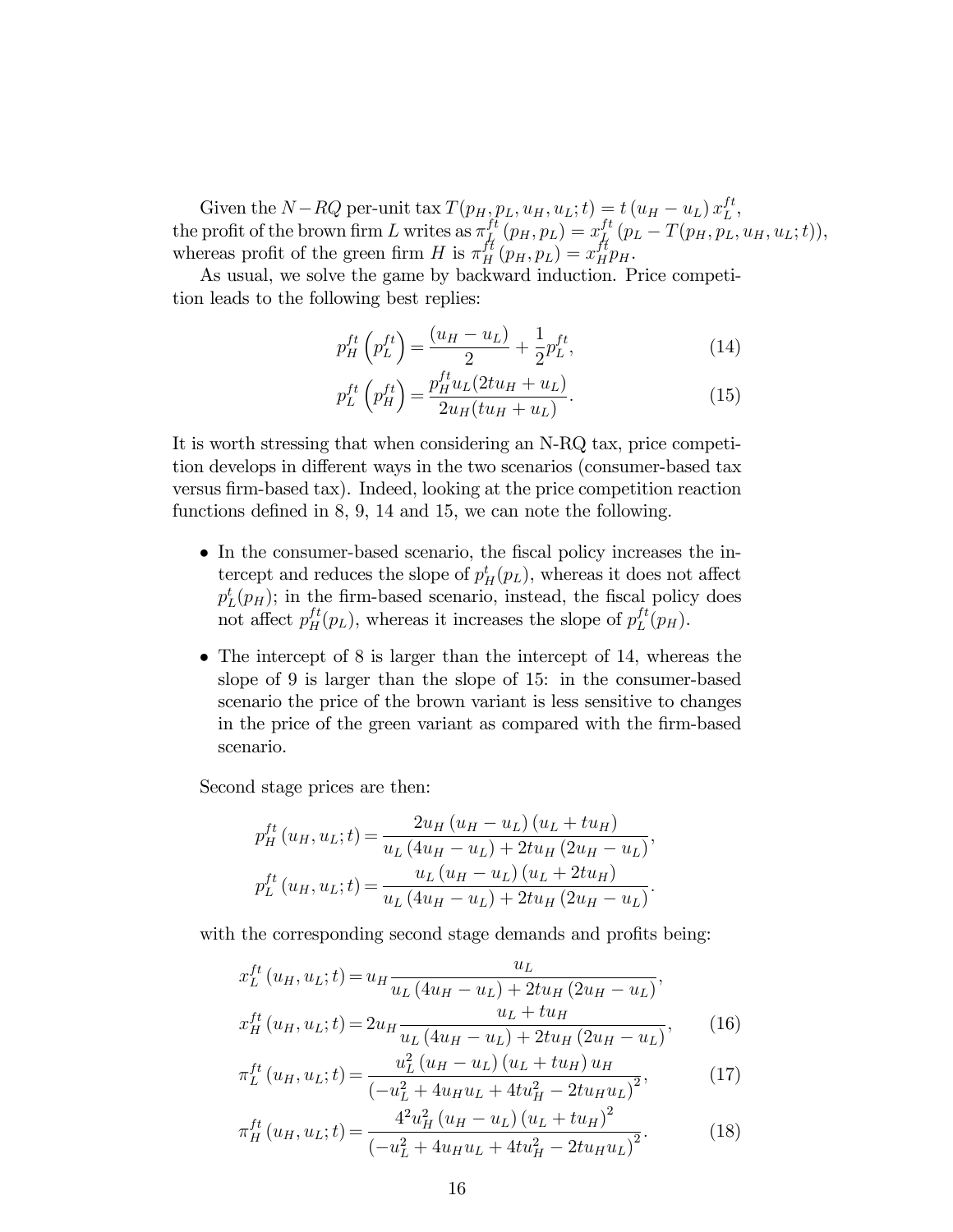As for quality competition, first, we find that  $\frac{\partial}{\partial u_H} \pi_H^{ft}(u_H, u_L; t) > 0$ , always. The optimal choice of firm H is then  $u_{H_{\alpha}}^{ft} = \overline{u}$ . As for firm L,  $\pi_L^{ft}$  $L_L^{ft}$  is concave in  $u_L$ . The first derivative is:  $\frac{\partial}{\partial u_L} \pi_L^{ft}$  $L^{t}(u_H, u_L; t) > 0 \iff$  $(3t-7)u_L^3+2u_H(-10t+t^2+2)u_L^2-12tu_H^2(t-1)u_L+8t^2u_H^3>0.$  Set  $u_L$  $\frac{u_L}{u_H} = Q \in (0, 1)$ , the sign of the derivative is as the sign of  $f(Q, t)$ :

$$
f(Q,t) = (3t - 7)Q^{3} + 2Q^{2}(-10t + t^{2} + 2) - 12tQ(t - 1) + 8t^{2}.
$$
 (19)

Given the concavity of  $\pi_L^{ft}$  wrt  $u_L$  and, in turn, wrt to  $Q$ , and given that  $f\left(\frac{4}{7}\right)$  $(\frac{4}{7},t) > 0$  and  $f(0.691,t) < 0$ , we can state that there exists a  $Q^{ft}(t) = \frac{\tilde{u}_L^{ft}}{\overline{u}} \in \left(\frac{4}{7}\right)$  $(\frac{4}{7}, 0.691)$  such that  $\frac{\partial}{\partial u_L} \pi_L^{ft}$  $L^{t}(u_H, u_L; t) > 0$  for  $Q <$  $Q^{ft}\left(t\right), \frac{\partial}{\partial u}$  $\frac{\partial}{\partial u_L} \pi_L^{ft}$  $L^{ft}(u_H, u_L; t) = 0$  for  $Q = Q^{ft}(t)$  and  $\frac{\partial}{\partial u_L} \pi_L^{ft}$  $L^{tt}(u_H, u_L; t) < 0$ for  $Q > Q^{ft}(t)$ . The equilibrium qualities are then  $u_H^{ft} = \overline{u}$  and  $u_L^{ft} = \tilde{u}_L^{ft}$ L such  $Q^{ft}(t) = \frac{\tilde{u}_L^{ft}}{\overline{u}} \in \left(\frac{4}{7}\right)$  $\frac{4}{7}$ , 0.691). Finally, global emissions are computed as:

$$
\widetilde{E}^{ft} = (u^0 - \overline{u})2\overline{u} \frac{\widetilde{u}_L^{ft} + t\overline{u}}{\widetilde{u}_L^{ft} \left(4\overline{u} - \widetilde{u}_L^{ft}\right) + 2t\overline{u}\left(2\overline{u} - \widetilde{u}_L^{ft}\right)} \qquad (20)
$$
\n
$$
+ (u^0 - \widetilde{u}_L^{ft})\overline{u} \frac{\widetilde{u}_L^{ft}}{\widetilde{u}_L^{ft} \left(4\overline{u} - \widetilde{u}_L^{ft}\right) + 2t\overline{u}\left(2\overline{u} - \widetilde{u}_L^{ft}\right)}.
$$

Numerical simulations show that, as t increases,  $Q^{ft}(t)$  increases,  $x_L^{ft}$ L decreases,  $x_H^{ft}$  increases, total quantity and global emissions decrease,  $\pi_L^{ft}$ L decreases and  $\pi_H^{ft}$  increases. Comparing this equilibrium configuration with the scenario where the  $N - RQ$  tax is imposed on consumers, we also find the following.

- $Q^{ft}(t) = \frac{\tilde{u}_L(t)}{\overline{u}} < \frac{\tilde{u}_L^t}{\overline{u}}$ , that is the average environmental quality in the market is higher in the consumer-based rather than in the tax-based scenario. Indeed, it can be shown that the sign of (19), computed in  $\frac{\tilde{u}_L^t}{\bar{u}}$ , is negative for any  $t > 0$ .
- As for global emissions, numerical simulations show that the comparison depends on the quality gap  $\frac{\overline{u}}{u^0}$ .

#### References

[1] Abe, K., and L. Zhao (2005). Endogenous international joint ventures and the environment. Journal of International Economics,  $67(1), 221-240.$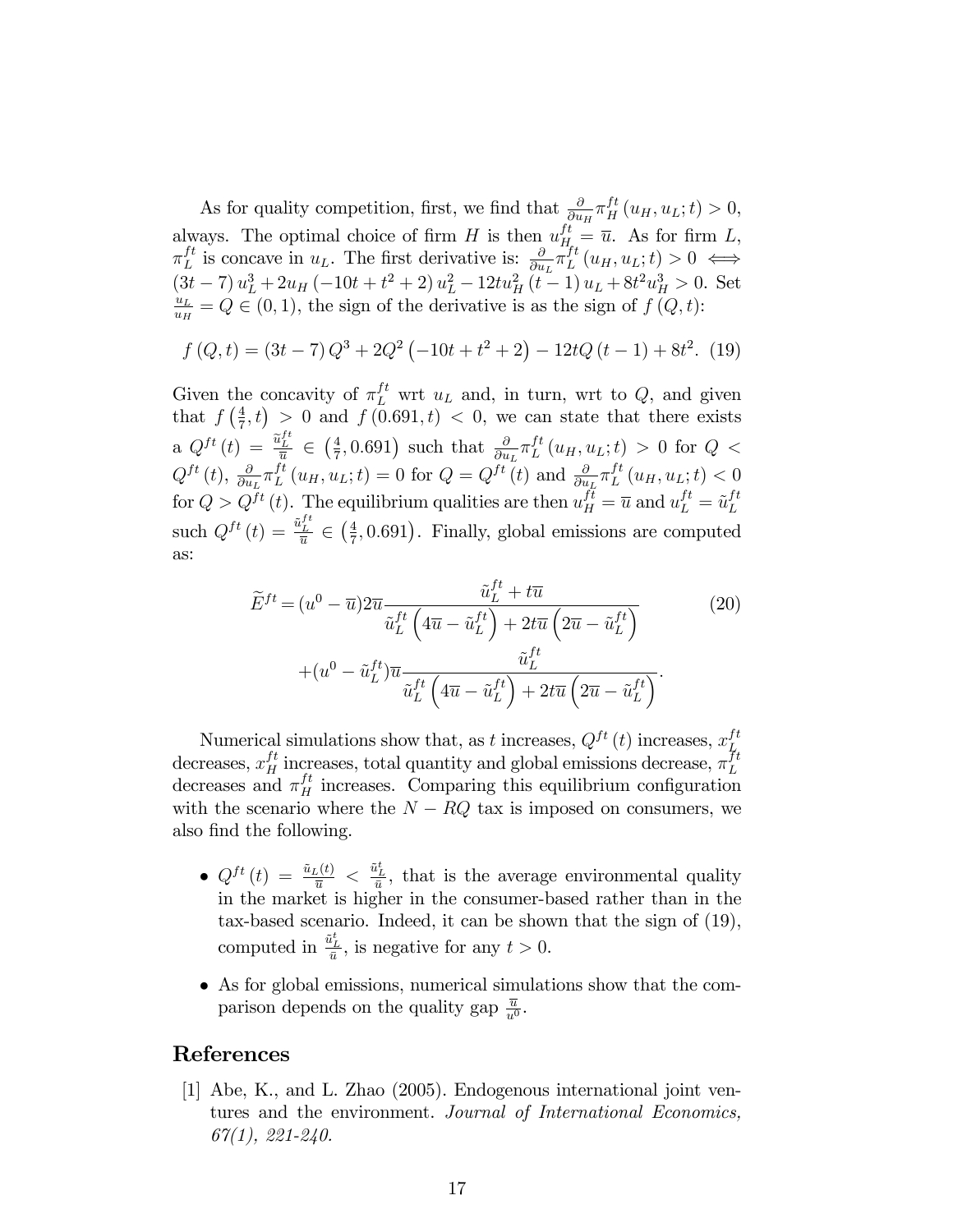- [2] Allcott, H. (2011). Social norms and energy conservation. Journal of Public Economics, 95(9), 1082-1095.
- [3] André, F. J., González, P. and N. Porteiro (2009). Strategic quality competition and the Porter Hypothesis. Journal of Environmental Economics and Management, 57 (2), 182-194.
- [4] Bansal, S. and S. Gangopadhyay (2003). Tax/subsidy policies in the presence of environmentally aware consumers. Journal of Environmental Economics and Management, 45(2), 333-355.
- [5] Bansal, S. (2008). Choice and design of regulatory instruments in the presence of green consumers. Resource and Energy economics, 30(3), 345-368.
- [6] Ben Elhadj, N. and O. Tarola (2015). Relative quality-related (dis)utility in vertically differentiated oligopoly with an environmental externality. Environment and Development Economics, 20 (3) 354-379.
- [7] Brécard, D. (2013). Environmental quality competition and taxation in the presence of green network effect among consumers. Environmental and Resource Economics, 54(1), 1-19.
- [8] Carlsson, F., Garcia, J. and Å. Löfgren (2010). Conformity and the demand for environmental goods. Environmental and Resource Economics, 47 (3), 407-421.
- [9] Choi, C. J. and H. S. Shin (1992). A comment on a model of vertical product differentiation. The Journal of Industrial Economics, 229-231.
- [10] Cremer, H. and J. F. Thisse (1999). On the taxation of polluting products in a differentiated industry. European Economic Review, 43(3), 575-594.
- [11] Crutchfield, R. S., 1955. Conformity and Character. American Psychologist, 10, 191-198.
- [12] Czajkowski, M., Hanley, N. and K. Nyborg (2015). Social norms, morals and self-interest as determinants of pro-environment behaviours: the case of household recycling. Environmental and Resource Economics, 1-24.
- [13] Gabszewicz, J. J. and J. F. Thisse (1979). Price competition, quality and income disparities. Journal of Economic Theory, 20 (3), 340- 359.
- [14] Gabszewicz, J. J. and O. Tarola (2018). Handbook of Game Theory and Industrial Organization, Vol. 1. Edited by Luis C. Corchon and Marco A. Marini, EE Elgar.
- [15] García-Gallego, A. and N. Georgantzís (2009). Market effects of changes in consumers' social responsibility. Journal of Economics and Management Strategy, 18(1), 235-262.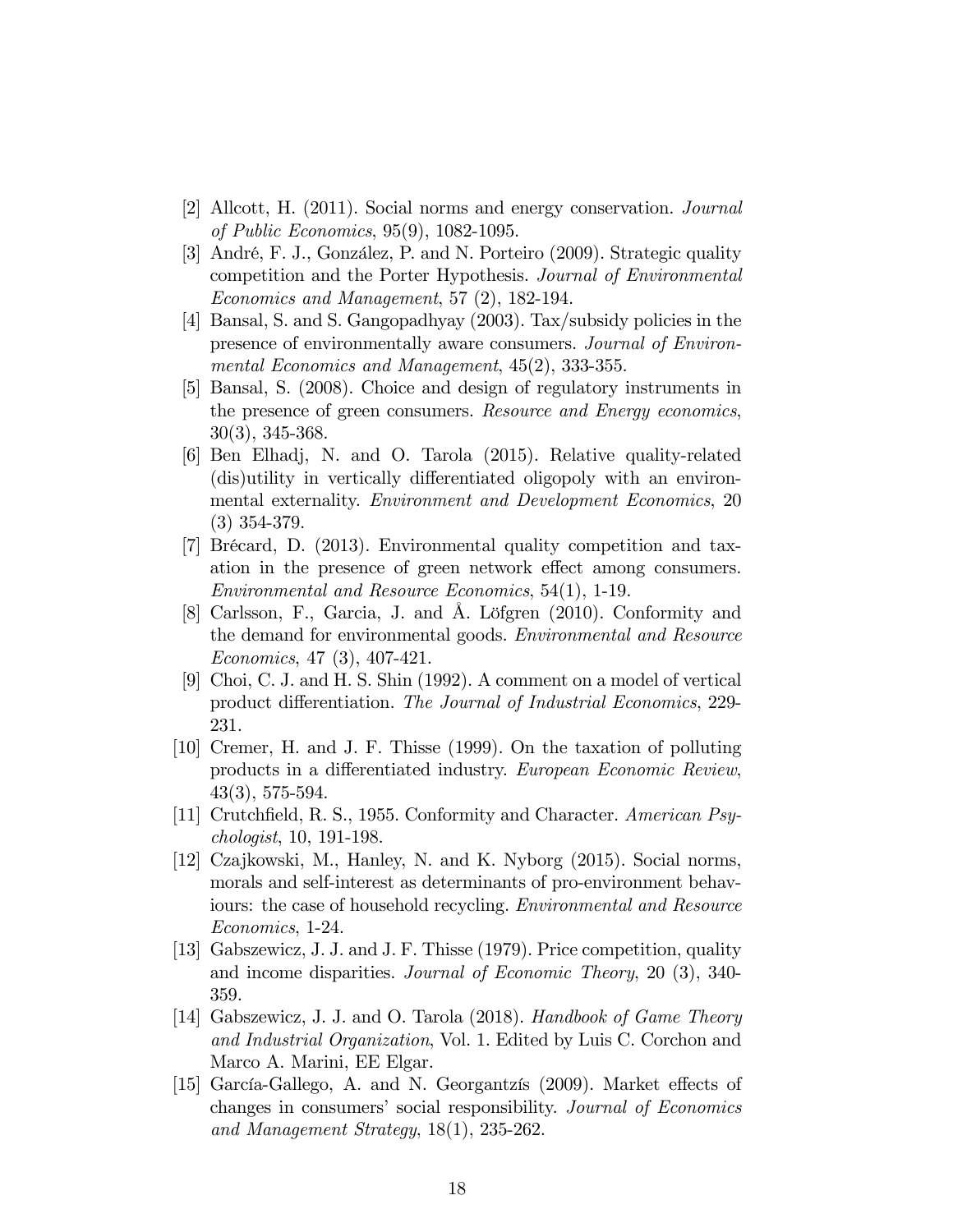- [16] Greaker, M. and K. Midttømme (2016). Network effects and environmental externalities: Do clean technologies suffer from excess inertia? *Journal of Public Economics*, 143, 27–38.
- [17] Karakosta, O. (2018). Tax Competition in Vertically Differentiated Markets with Environmentally Conscious Consumers. Environmental and Resource Economics, 69(4), 693-711.
- [18] Ikefuji, M., Itaya, J. I., and M. Okamura (2016). Optimal emission tax with endogenous location choice of duopolistic firms. *Environ*mental and Resource Economics, 65(2), 463-485.
- [19] Lombardini-Riipinen, C. (2005). Optimal tax policy under environmental quality competition. Environmental and Resource Economics, 32 (3), 317-336.
- [20] Mantovani, A., Tarola O. and C. Vergari (2016). Hedonic and environmental quality: A hybrid model of product differentiation. Resource and Energy Economics, 45, 99-123.
- [21] Mantovani, A., Tarola O. and C. Vergari (2017). End-of-pipe or cleaner production? How to go green in presence of income inequality and pro-environmental behavior. Journal of Cleaner Production, 160, 71-82.
- [22] Mantovani, A. and C. Vergari (2017). Environmental vs hedonic quality: which policy can help in lowering pollution emissions? Environment and Development Economics, 22, 274-304.
- [23] Moraga-Gonzalez, J. L. and N. Padron-Fumero (2002). Environmental policy in a green market. Environmental and Resource Economics,  $22(3)$ ,  $419-447$ .
- [24] Mussa, M. and S. Rosen (1978). Monopoly and product quality. Journal of Economic theory, 18(2), 301-317.
- [25] Nyborg, K., Howarth R.B. and K.A. Brekke (2006). Green Consumers and Public Policy: On Socially Contingent Moral Motivation. Resource and Energy Economics, 28 (4), pp. 351-366.
- [26] Petrakis, E. and A. Xepapadeas (2003). Location decisions of a polluting firm and the time consistency of environmental policy. Resource and Energy Economics, 25(2), 197-214.
- [27] Rodriguez-Ibeas, R. (2007). Environmental product differentiation and environmental awareness. Environmental and Resource Economics 36, 237-254.
- [28] Salazar, H. A., Oerlemans, L. and S. van Stroe-Biezen (2013). Social influence on sustainable consumption: evidence from a behavioural experiment. International Journal of Consumer Studies, 37(2), 172- 180.
- [29] Sanna-Randaccio, F., Sestini, R., and O. Tarola (2017). Unilateral climate policy and foreign direct investment with Örm and country